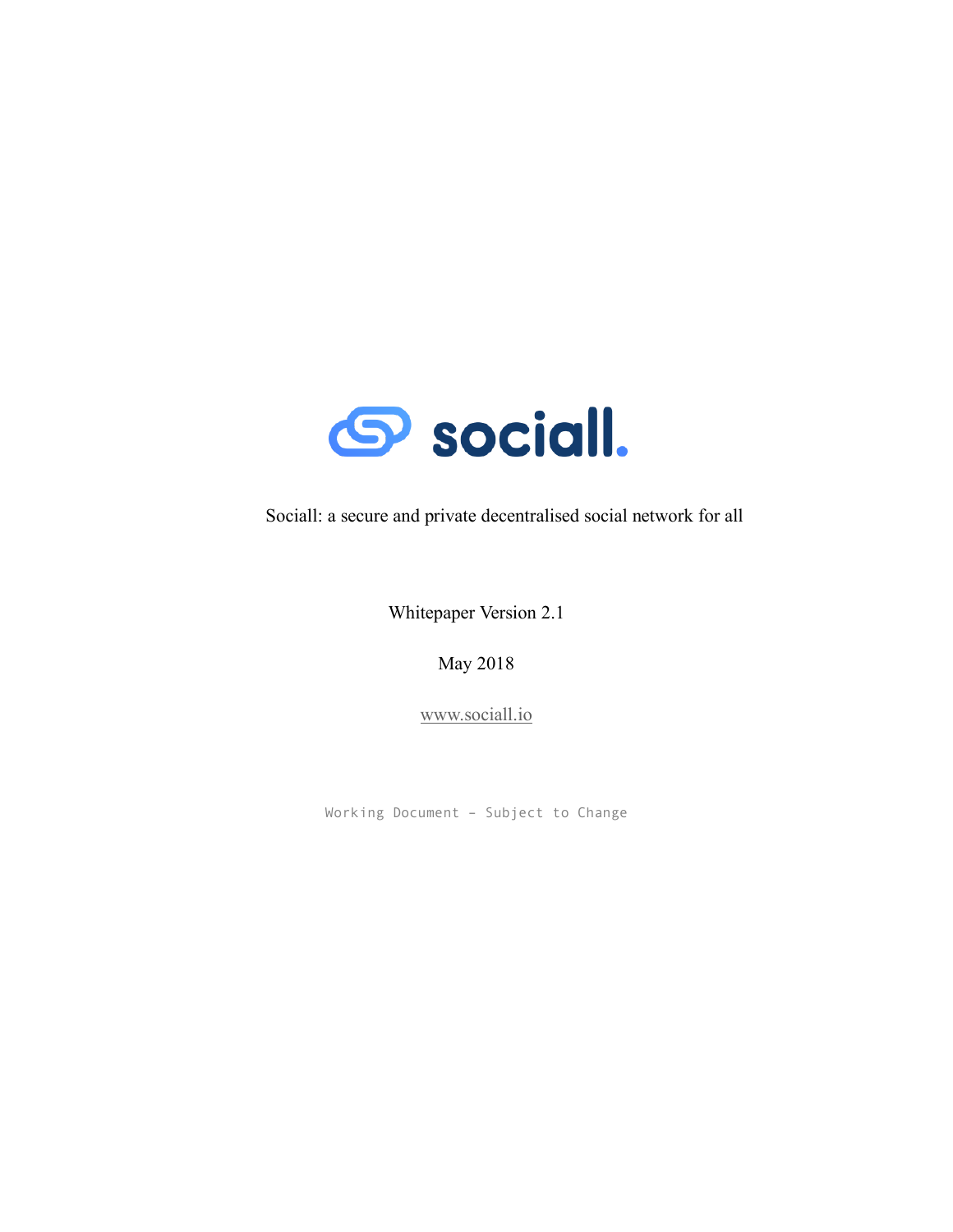# Table of Contents

| 24 |
|----|
|    |
|    |
|    |
|    |
|    |
|    |
|    |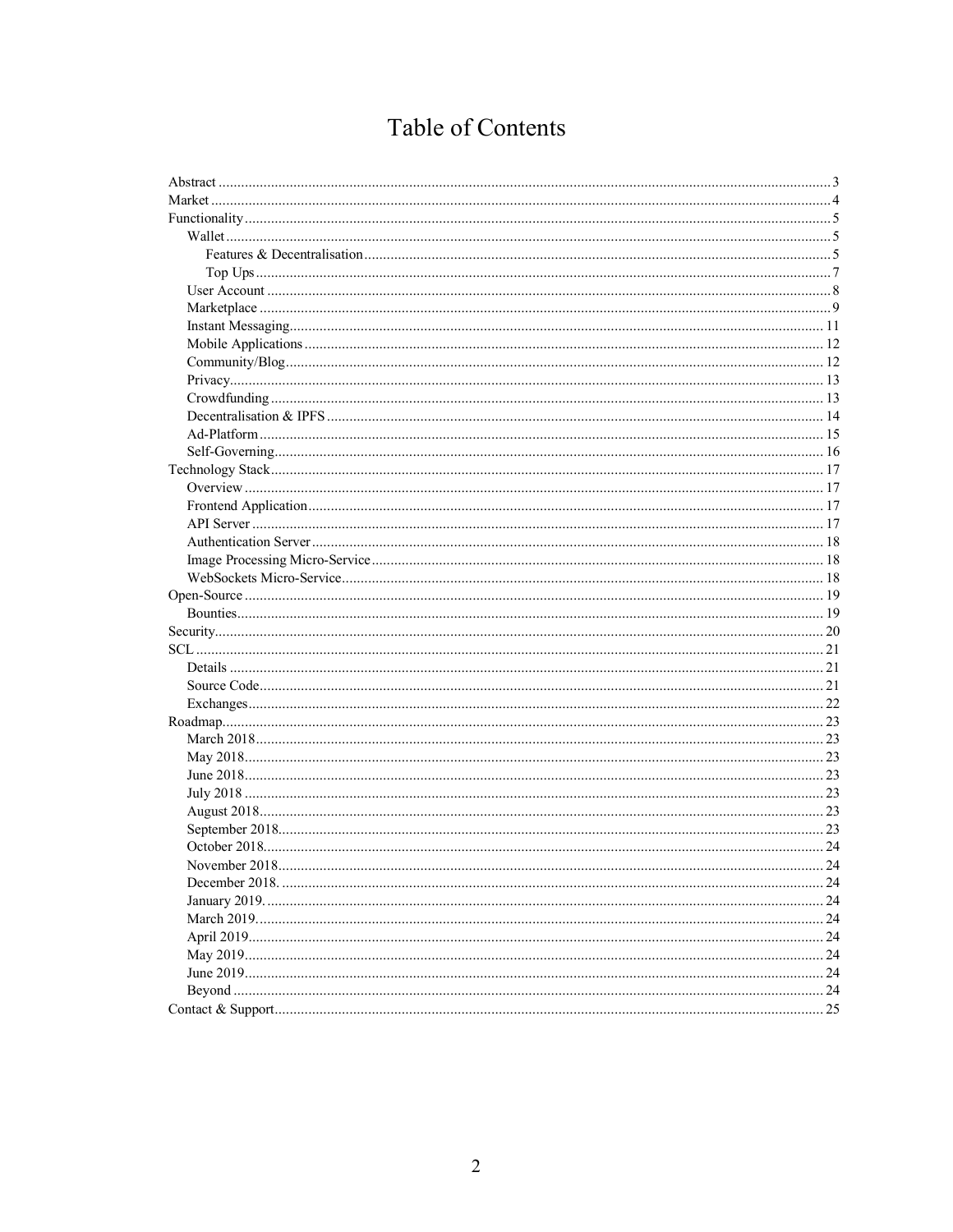# **Abstract**

Almost 2.5 billion people on Earth use some form of social networking. Account data is harvested and accessed by large corporations every day. Information about anyone is publicly accessible due to user profile indexing from search engines. Mainstream social networks claim ownership of all uploaded data and multimedia content, therefore waiving all rights over the content.

Sociall is a new generation of networking. It is a secure and private decentralised social network for all. Sociall encrypts all data and multimedia uploads and stores it securely all over the world, making it completely decentralised. The platform is private and discourages search engines from viewing user profiles or displaying them in search results.

Sociall does not claim ownership of any uploaded data or multimedia to the system. All information belongs to the uploading user.

The platform utilises its own easy to use cryptocurrency called SCL. It is used to pay for all goods and services rather than traditional money. Think of SCL as the native currency of the platform instead of using multiple different currencies that usually come with conversion fees.

Sociall will supply all accounts with a decentralised wallet to securely store SCL and other popular cryptocurrencies. All account wallets will exist within a series of smart contacts on the Ethereum blockchain, making it completely decentralised and uncontrollable from anyone other than the wallet's creator. Adding SCL to an account will be a breeze as the wallet will have the ability to convert many different forms of currency to SCL.

Sociall plans to move the entire platform to self-governing. This means that users on Sociall will be able to assist with keeping the platform clean and safe by removing spam and offensive posts. All users who contribute to this will be compensated in SCL. Eventually, the entire platform will be run by the users instead of a centralised controlling entity. The users will even have the ability to make updates and fix issues, thanks to open-source and pull-requests.

Sociall is giving the power back to the people.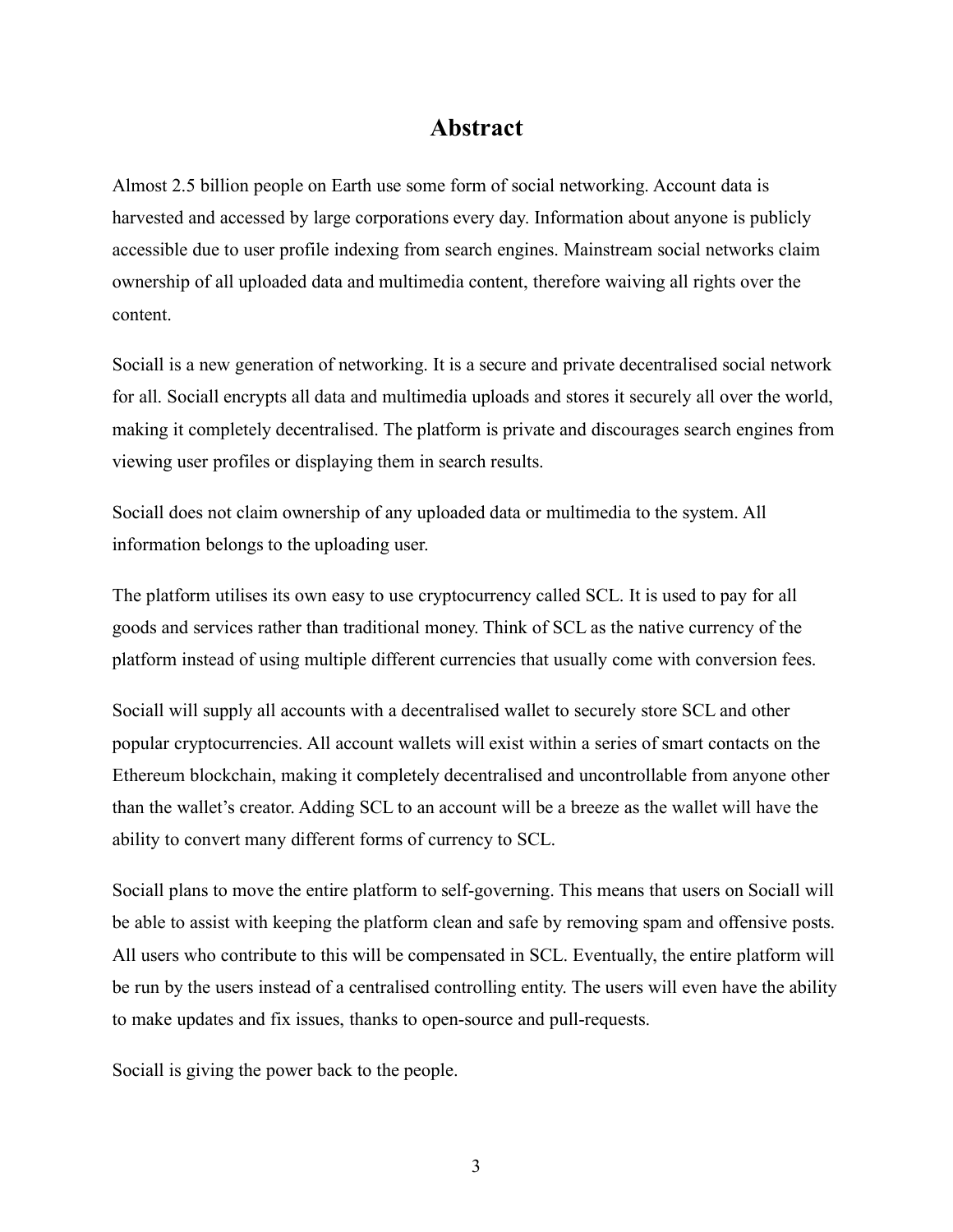# **Market**

Sociall will target two major markets: social and e-commerce. Both markets are multibilliondollar industries that are currently controlled by large corporations. Sociall hopes to create a decentralized social network paired with an online marketplace and much more.

Social media advertising spend is projected to reach more than \$51 billion globally in 2018, with this number reaching almost \$77 billion by  $2022<sup>1</sup>$ .

E-commerce sales is expected to grow almost 12% in the next few years. Global retail ecommerce sales will reach \$1.915 trillion in 2016, accounting for 8.7% of total retail spending worldwide. 71% of shoppers believe they will get a better deal online than in stores.



 $\overline{a}$ 



Number of social media users worldwide from 2010-2021 (in billions)<sup>2</sup> Number of digital buyers worldwide from 2014-2021 (in billions)<sup>3</sup>

1 https://www.statista.com/outlook/220/100/social-media-advertising/worldwide

<sup>2</sup> https://www.statista.com/statistics/278414/number-of-worldwide-social-network-users/

<sup>3</sup> https://www.statista.com/statistics/251666/number-of-digital-buyers-worldwide/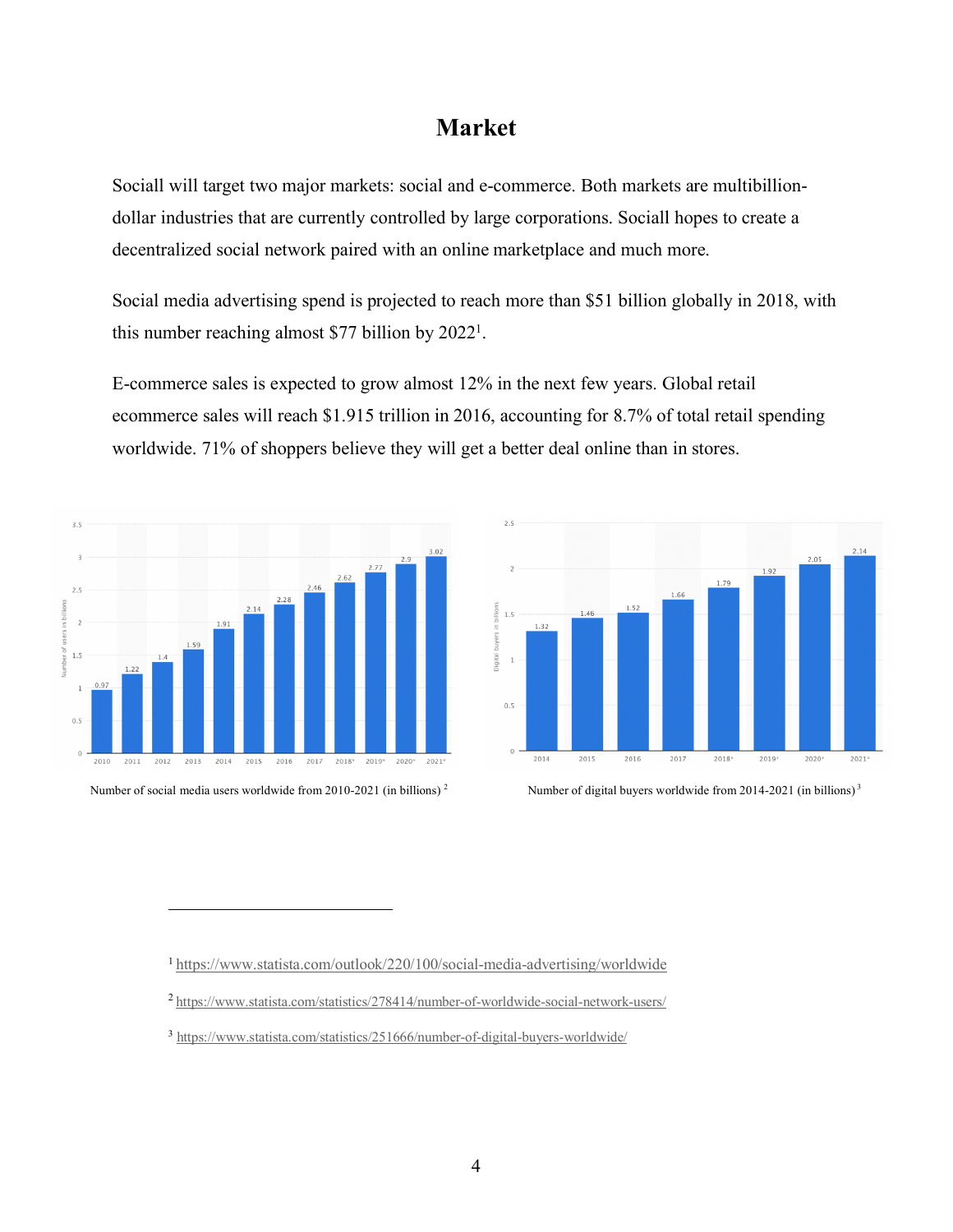# **Functionality**

# **Wallet**

Sociall account wallets will be created through a decentralized smart-contract process where there is no owning entity.

The setup entity, being Sociall, will not have control over any funds kept in a user's account wallet and will never be able to process any transactions on behalf of the user – making it completely decentralized.



Sociall has plans to allow the storing and sending of other ERC20 based tokens in the near future, along with also integrating Shapeshift for instant token-to-token trading inside the wallet.

# Features & Decentralisation

The entire wallet will be built using a smart contract coded in Solidity on the Ethereum blockchain. The smart contract will generate a user's wallet and it will be stored in the database. Since the wallet is generated from a smart contract, it will not have a private key, so Sociall will not have to store private keys. Instead, the user will create a password that grants them access to their wallet. Whenever a transaction requires signing (for a send), the user simply enters their password and the smart contract checks if the user has access or not. A user password must first be hashed and salted before sending to the smart-contract as it will be displayed publicly on the blockchain. This is a far more decentralised solution than hosting and encrypting private keys like a majority of exchange and application wallets.

Below is the flow for how a user can initiate a transaction and sign with their password.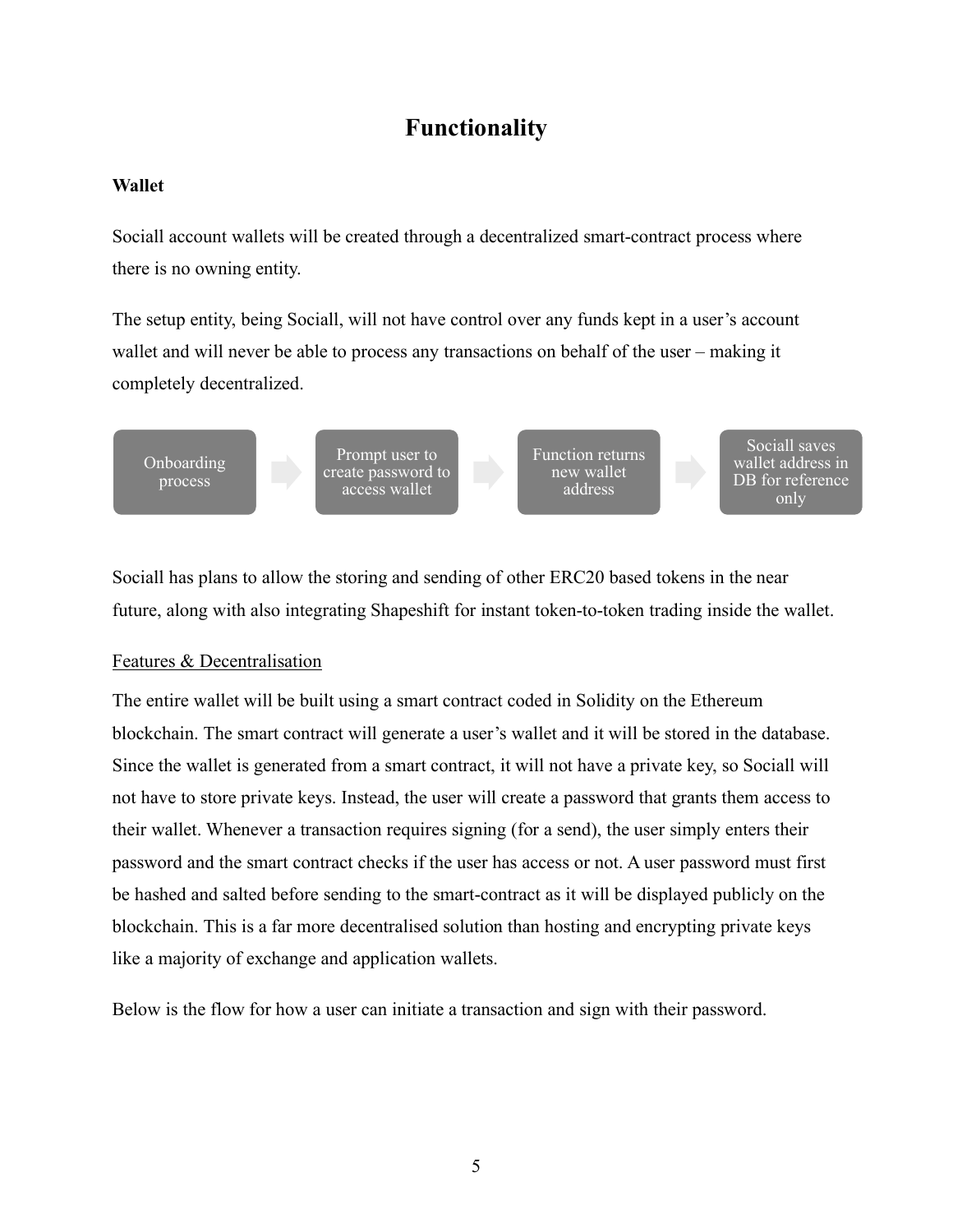

Passwords must be treated like a private key. As Sociall will not be storing these passwords, if a password is lost then access to the wallet will be lost forever.

All transactions will be paid in SCL, not ETH. No user account wallet will need to hold ETH to make transactions/purchases. Sociall will hold an amount of ETH within the smart-contract to pay for all transactions and will charge users a small amount of SCL (0.50%-1.10%, depending on TXfees and Gwei prices) for the transaction.

All transaction prices will be dynamically calculated depending on the current SCL/ETH trading pair price. For example;

**Scenario 1:** SCL/ETH trading pair goes up. The SCL transaction fee may be reduced as the smart contract will be overcharging.

**Scenario 2:** SCL/ETH trading pair goes down. The SCL transaction fee may be increased as the smart contract will be undercharging.

**Scenario 3:** SCL/ETH trading pair stays stable. The SCL transaction fee may stay the same or be slightly adjusted according to market conditions.

**Scenario 4:** ETH average Gwei is increased due to a high-load network. The SCL transaction fee may be increased as the smart contract will be undercharging. The SCL/ETH trading pair has no effect on this scenario, although can play a part depending on market conditions.

An audit of the smart-contract will be completed by a reputable firm before pushing the code live. Please refer to the Security section within this document for more information regarding security and code audits.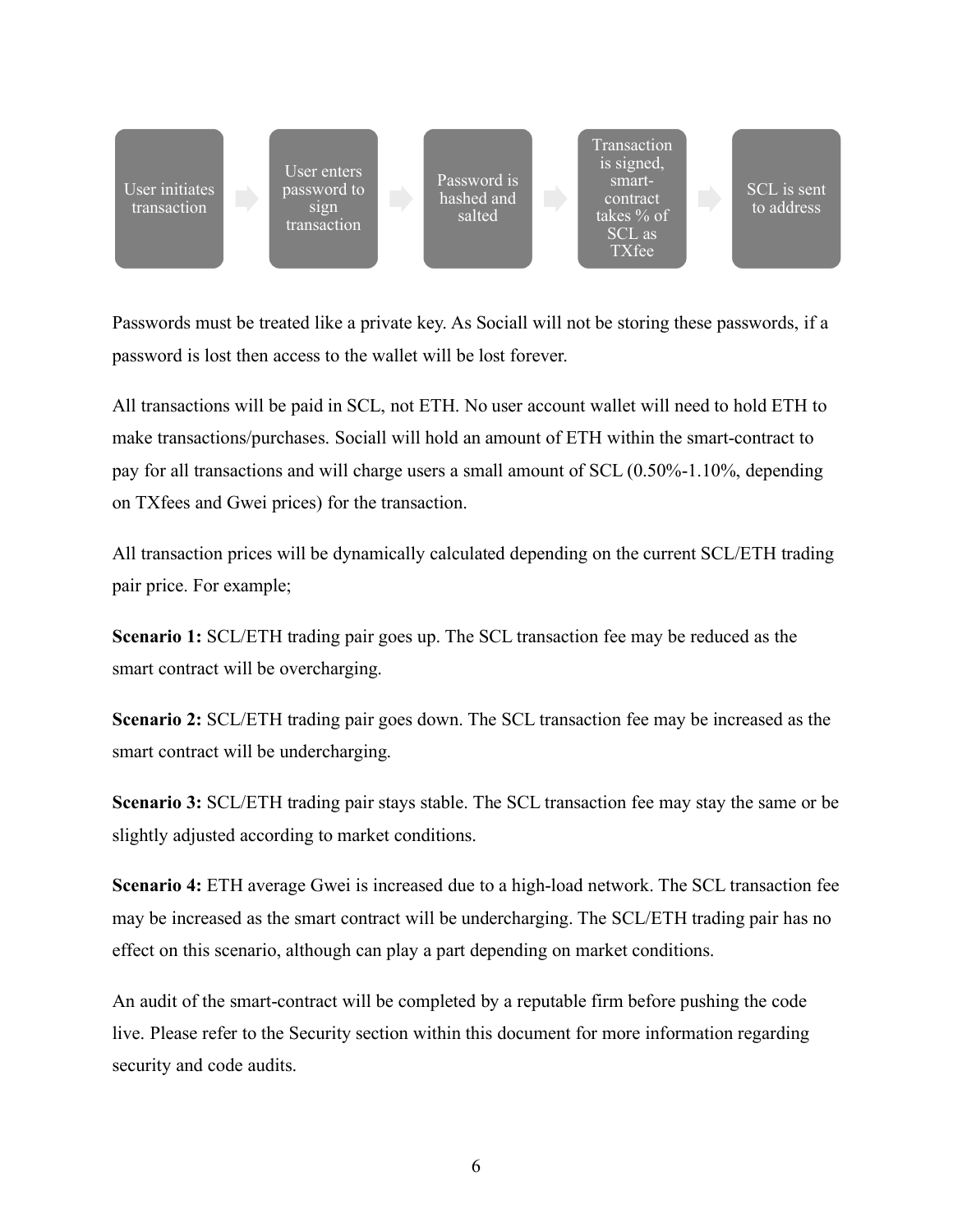# Top Ups

Users on Sociall will be able to top up their account wallet with SCL by simply depositing popular supported cryptocurrencies (such as BTC and ETH) and eventually fiat. The project will utilize CoinPayments and Stripe for these future integrations.

This top-up process will consist of complex business logic in the background. A master wallet consisting of SCL from the ad platform and marketplace fees will fulfil the order.

The proposed flow for topping up with BTC is below. A very similar flow will be utilized for fiat depsoits, although a different API endpoint will be hit.



The final proposed flow is for attempting a top up with BTC (similar error flow for fiat) with not enough SCL to execute the order existing within the master wallet.

![](_page_6_Figure_6.jpeg)

SCL will be purchased from the master wallet at an inflated rate. The buy rate will be approximately 5% higher than the consolidated exchange rate.

Sociall has plans to eventually implement a peer-to-peer buy/sell function for SCL directly from the users account wallet to eliminate the need for a master wallet.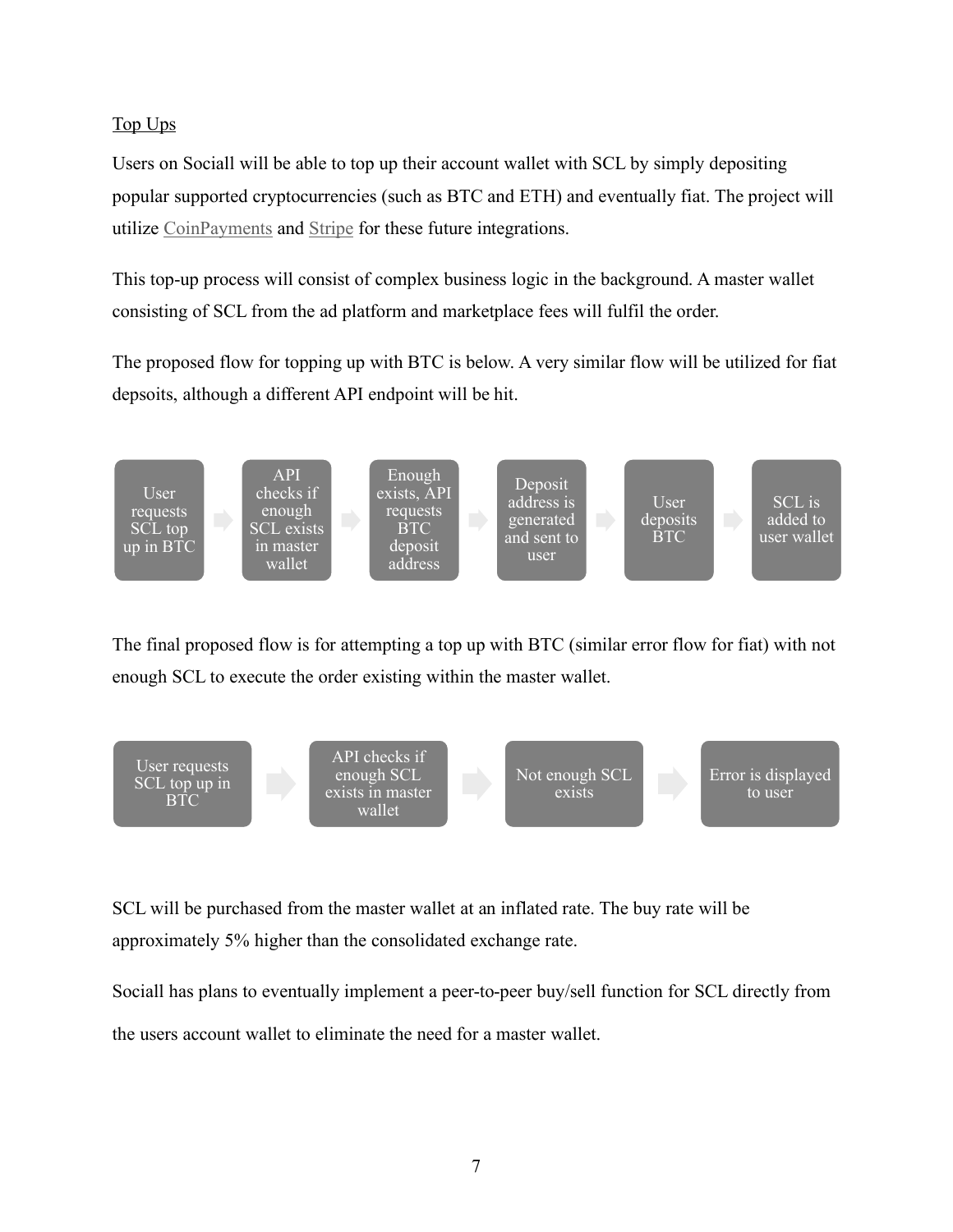### **User Account**

An account on Sociall can be set up in less than one minute. A user simply signs up with their full name, email address and requested password. After the activation email is clicked, then the final stage of onboarding begins.

Below are the steps for the onboarding process.

- 1. User enters basic details and accepts terms and conditions.
- 2. User clicks on verification email to confirm ownership of email address.
- 3. User is taken to the final onboarding screen where they select their interests from a predefined list.
- 4. User is taken through a short guided tour of the applications.
- 5. Onboarding process complete.

Once the onboarding is completed, the user may then browse the application. The user may then also update their information from the account settings page. A temporary username is created for them upon signup that consists of their full name and a random generated ID. A user may update their username whenever they wish. Usernames are used to mention a user in a post/comment, along with also being the gateway to their profile via a URL.

The URL structure for a user profile: https://sociall.io/u/[username-here]

URLs will not be publicly visitable. If a user does not have an account or is not logged in, they will be redirected to the login/signup page before allowing to proceed to the requested user's profile for privacy reasons.

A SSO (single-sign-on) capabilities will be offered to third-party applications and websites that would like to offer their users the ability to signup or login with their already existing Sociall account.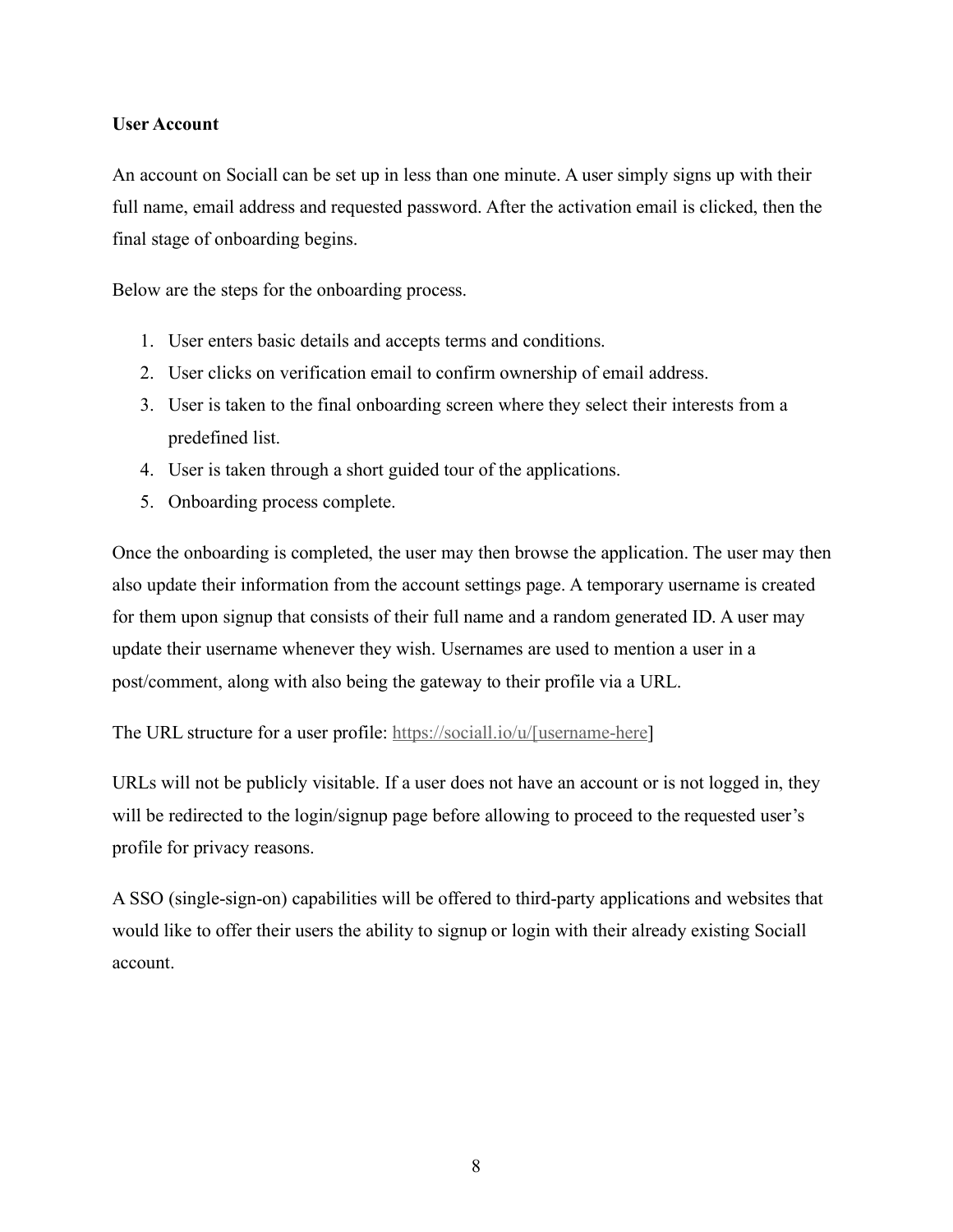#### **Marketplace**

Sociall will allow the creation of "product posts" within the platform that represent goods or services. Followers can see this post and purchase it directly with the SCL held in their account wallet.

For example, if you wanted to sell your old laptop you could simply attach an image along with meta data describing the item and price in SCL. Users will then be able to search multiple ways within the marketplace for your uploaded post.

Once a user decides to purchase a marketplace item, they simply click on the "Buy" button attached to the post. A password prompt will be displayed to the user for them to sign the transaction. The receiving user will see a notification stating that a user has purchased their item. The two users can continue to discuss finer details within a dedicated live chat.

All product posts can be geo-tagged so that users on Sociall can search for items within their location that are available for local pickup if they wish.

The marketplace will have a small flat fee of 1% in SCL and will be taken from the seller after the transaction is complete.

The marketplace will have strict rules against illegal goods and services. All of which will be laid out in the terms and conditions of the website. All product posts that violate these terms will be removed from the platform to ensure a safe and compliant environment.

Escrow based services and systems will be integrated in the near future to protect both buyers and sellers. This will consist of a holding account where SCL will be stored until the buyer receives the item and confirms. At the beginning, Sociall support staff will act as the mediators within the transaction. Once the platform gets closer to a full self-governing model, then the mediator role will be moved to the moderations of the platform for a further decentralised peerto-peer marketplace experience.

9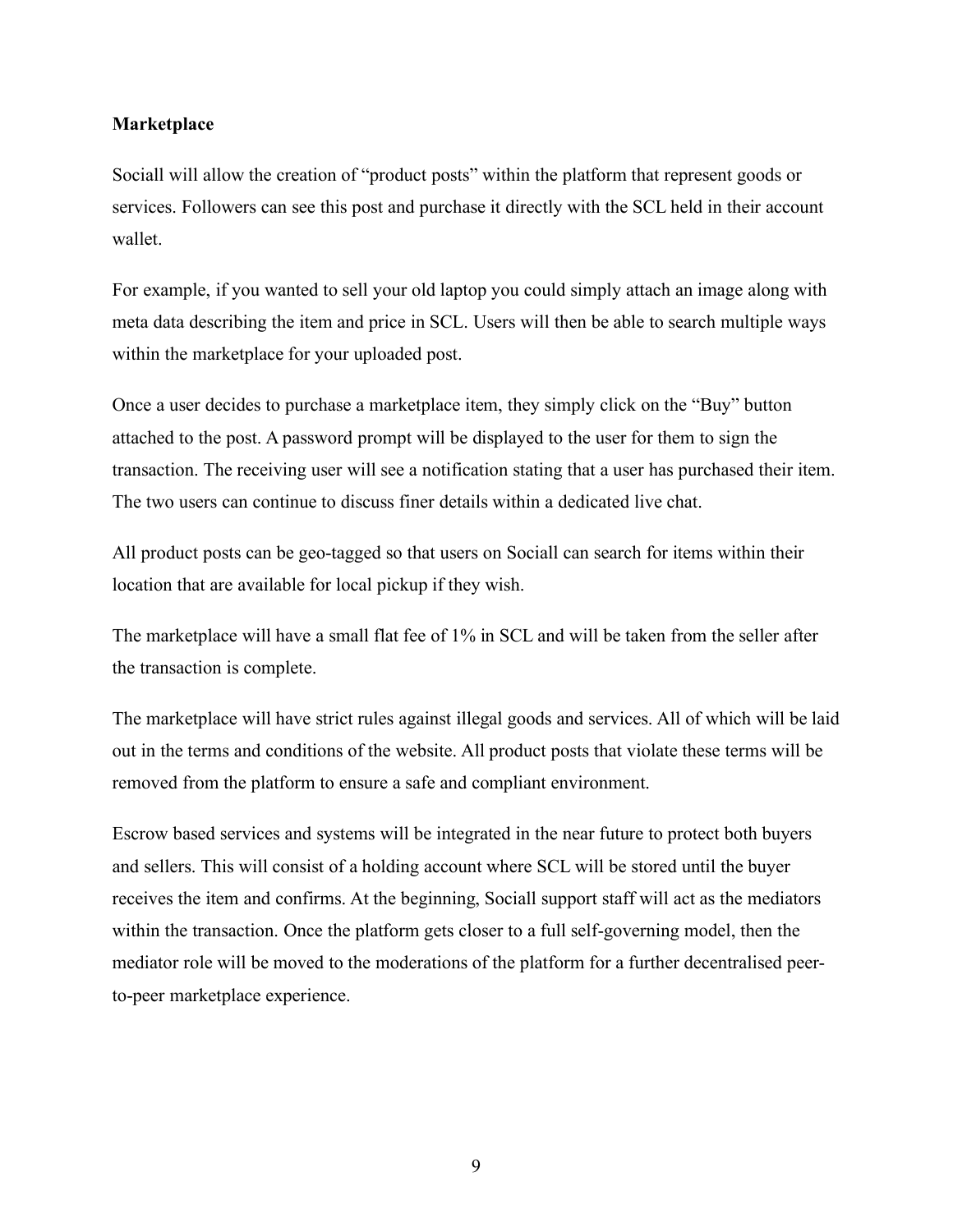**Senario 1**. An example of the proposed flow for when an item is purchased successfully, and the item is correct:

![](_page_9_Figure_1.jpeg)

**Scenario 2.** An example of the proposed flow for when an item is purchased, and the item is not confirmed or is deemed to be faulty and rules the dispute in favour of the buyer.

![](_page_9_Figure_3.jpeg)

**Scenario 3.** An example of the proposed flow for when an item is purchased, and the item is not confirmed or is deemed to be faulty and rules the dispute in favour of the buyer.

![](_page_9_Figure_5.jpeg)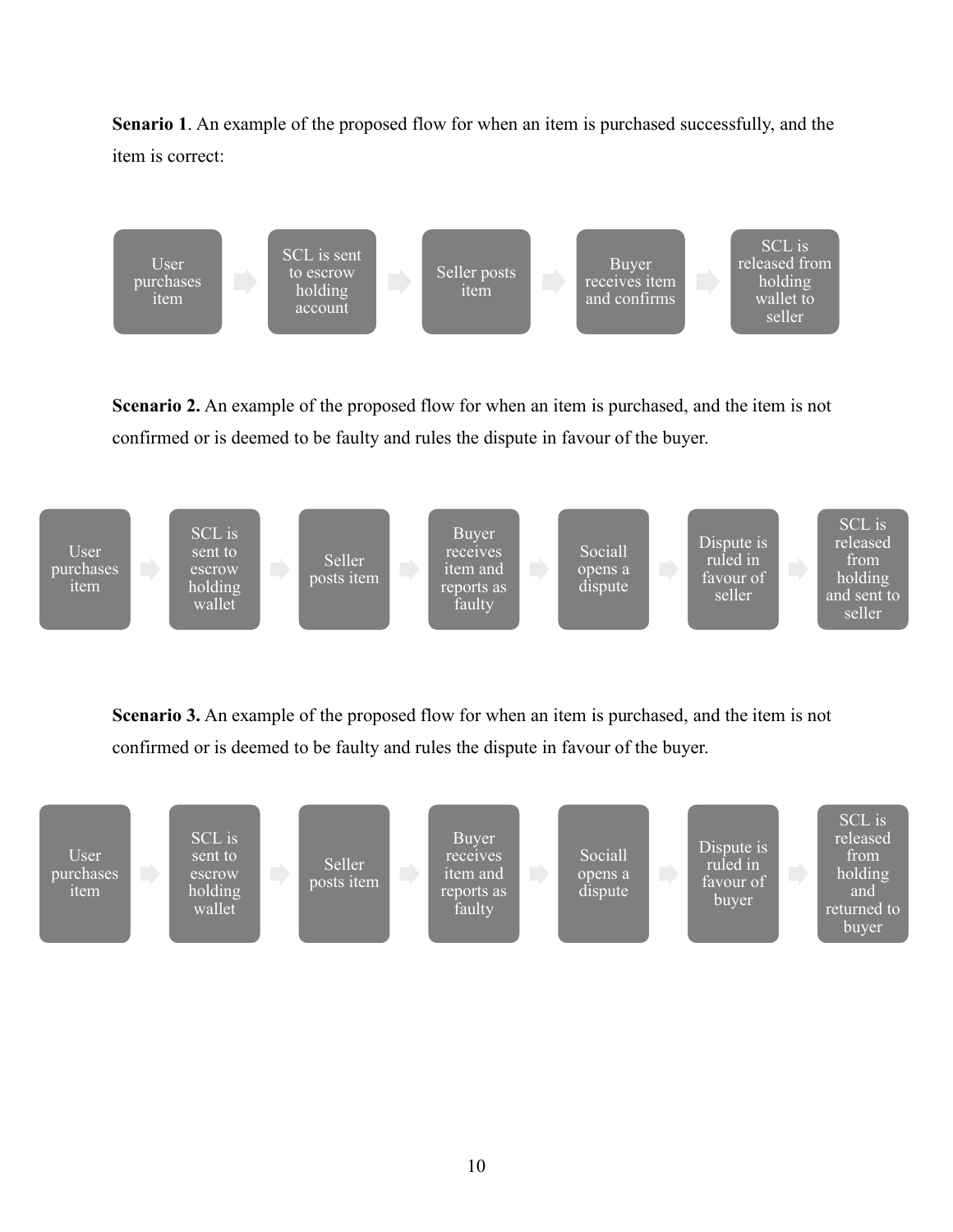### **Instant Messaging**

Instant messages are the most used feature within a social networking platform, so Sociall hopes to make it more enjoyable for its users.

Messages within Sociall will mainly be user-to-user, with the ability to have dedicated messaging groups for Groups and Events.

Messages will be able to consist of multimedia (images), emojis and eventually also sending of SCL.

Messaging on Sociall will utilise WebSockets functionality with the help of the SignalR library. Please refer to the Technology Stack section of this document for more information regarding the technology behind this.

Sociall will soon integrate end-to-end message encryption. This ensures that only the sending and receiving users can read what is sent, and nobody in between, not even Sociall. The database will store encrypted messages as cypher text that is unreadable and impossible to decrypt without access to the unique key pairs.

Here is basic example of how end-to-end message encryption will work on Sociall. Please refer to the Roadmap section of this document for an estimated implementation date.

User A and User B share a unique key pair

User A messages User B

Message is encrypted via key pair

Cypher<sup>1</sup> text is stored in database

User B recieves message Message derypted via key pair

Readable message displayed to User B

Messages on Sociall will eventually consist of more advanced functions for interaction. This includes sending SCL to a one-on-one chat, sharing recorded audio, and much more.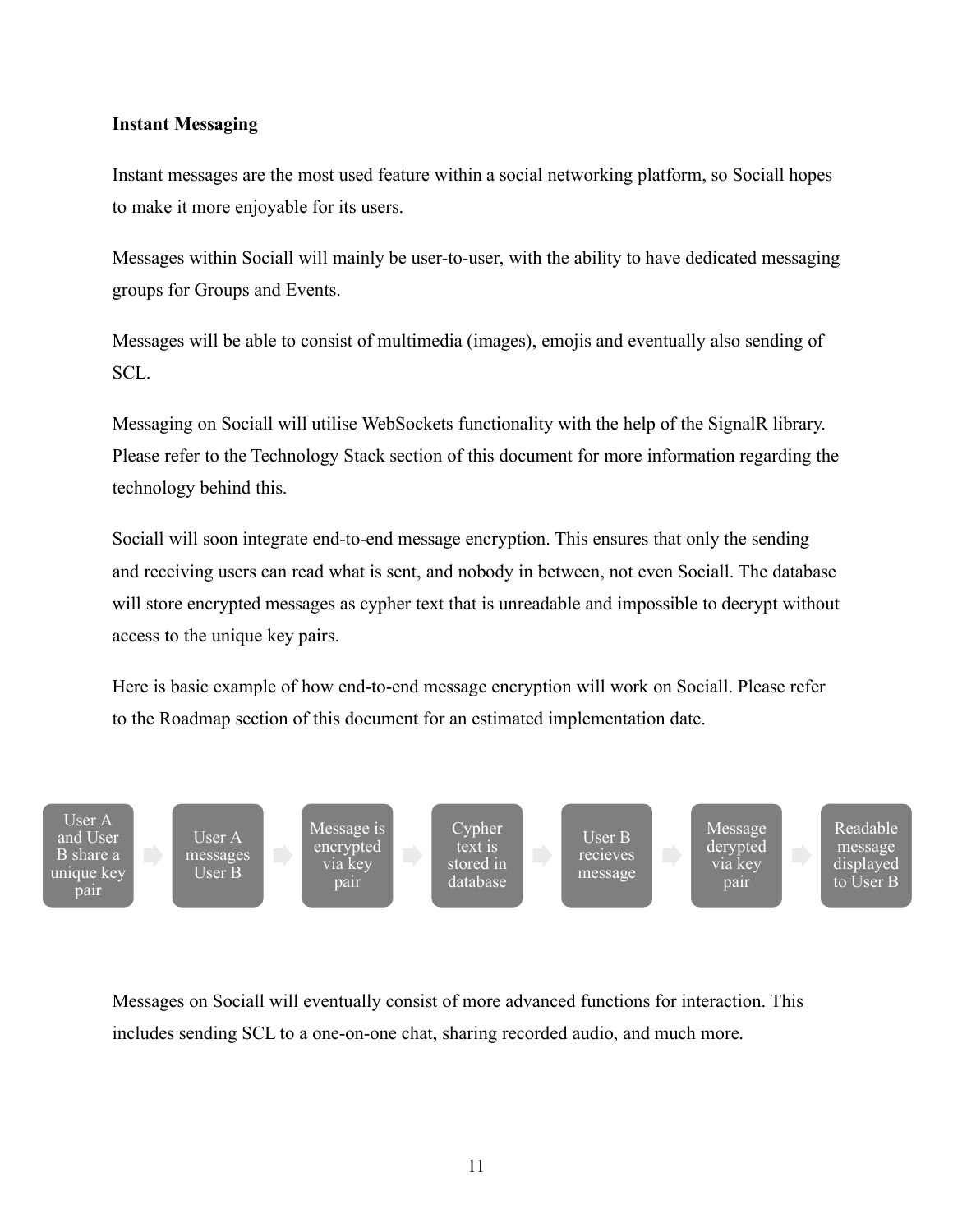### **Mobile Applications**

Sociall is currently concentrating on the first release of the web platform. Once that is complete and all issues resolved, then the team will begin working on semi-hybrid mobile applications for both iOS and Android.

Both applications will consist of all features within the web version and will still be able to create transactions and access the account wallet.

iOS and Android apps will then be moved to full native applications to ensure better usability, stability and reliable faster native SDK calls. After the native migration, advanced integrations such as a VPN and Tor will be added, to further enhance the privacy aspect of the platform.

The web version of the application will be accessible via mobile devices as it consists of a full responsive design. This allows Sociall users to still use the platform on the go while the mobile applications are under development.

Please refer to the roadmap section of this document for further information and release dates.

### **Community/Blog**

The Community section on Sociall is a way for all users on the platform to discover new accounts to follow and to engage with the community.

Consider the Community section to be more of an open public blog where content rich posts can be seen by anyone on Sociall and beyond. It is where you can create a post with images, links, embedded multimedia (and more), and to have other users on Sociall read through it. The Community section will have a feature-rich WYSIWYG editor to make post creation a breeze.

The Community section is the only part of Sociall that is visible to search engines. Community posts will be indexed by search engines and it is the only section within the application that can be visited by users who are not registered or logged in.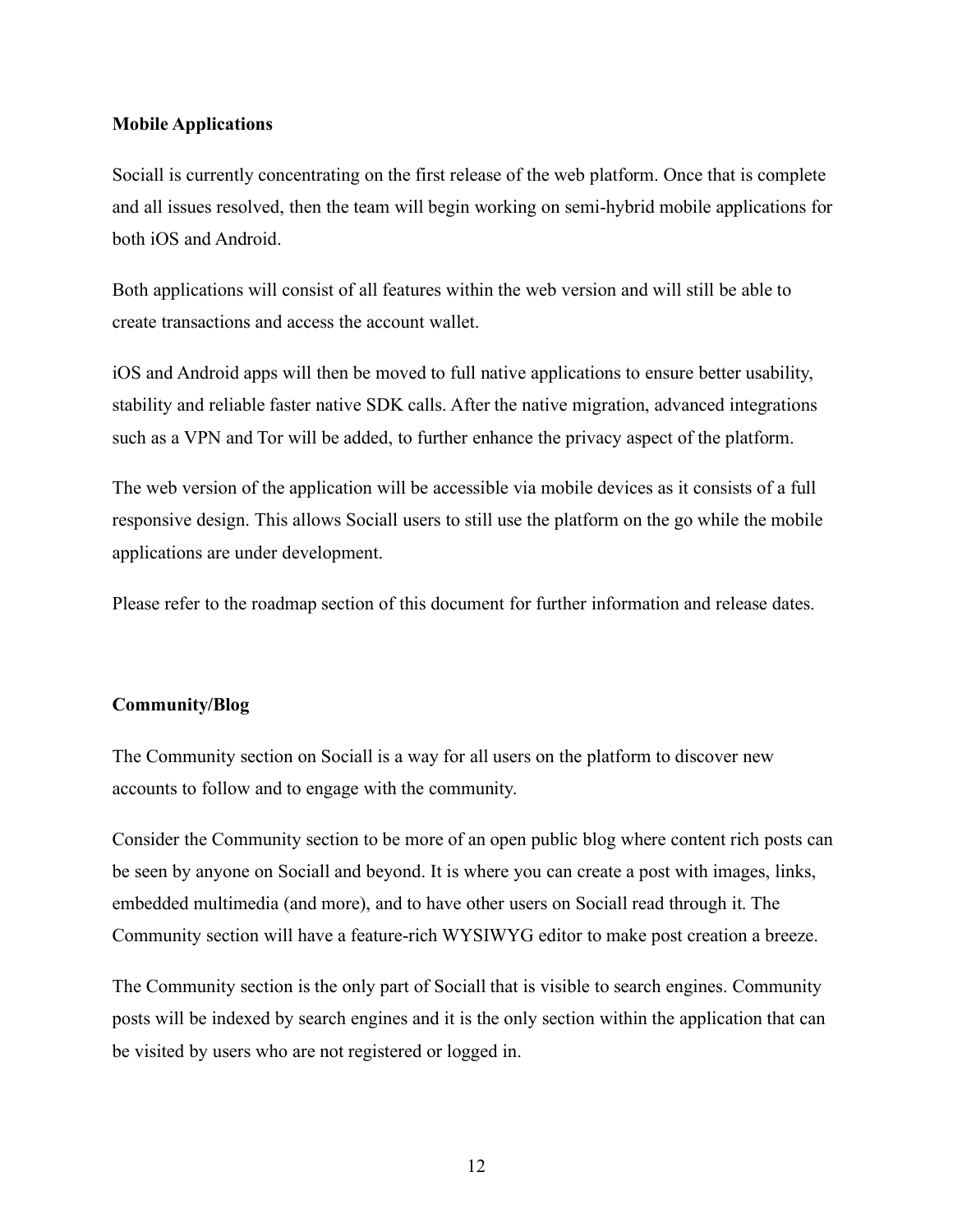### **Privacy**

Sociall is a private social network that does not allow search engines to index user profiles. The platform will soon have strict (yet simple) privacy settings for users to control who and who cannot see their profile and personal data.

On initial launch, all profiles will be visible to other users on Sociall. In future releases (see roadmap), users will have the ability the make their profile and posts private to those who are not following them. Account settings will also feature a way to make all following requests manually approvable instead of having each request automatically approved.

Here is a list of the simple settings that will exist.

- Profile Visibility
	- o **Public.** Profile and posts visible to all users on Sociall no matter who it is (besides blocked users).
	- o **Private.** Profile and posts only visible to users who follow you.
- Following Approval
	- o **On.** All following requests must be manually approved.
	- o **Off.** All following requests are automatically approved.

# **Crowdfunding**

Crowdfunding capabilities will soon be added to Sociall. They do not represent an ICO nor do they integrate with any foreign or new token. Crowdfunds on Sociall simply represent a personal cause such as an individual user trying to raise funds for a charity, or a family trying to raise money for medical bills.

All crowdfunds use SCL and set a funding goal, deadline, images and other related metadata. Sociall will take a small fee of 1% of all raised SCL.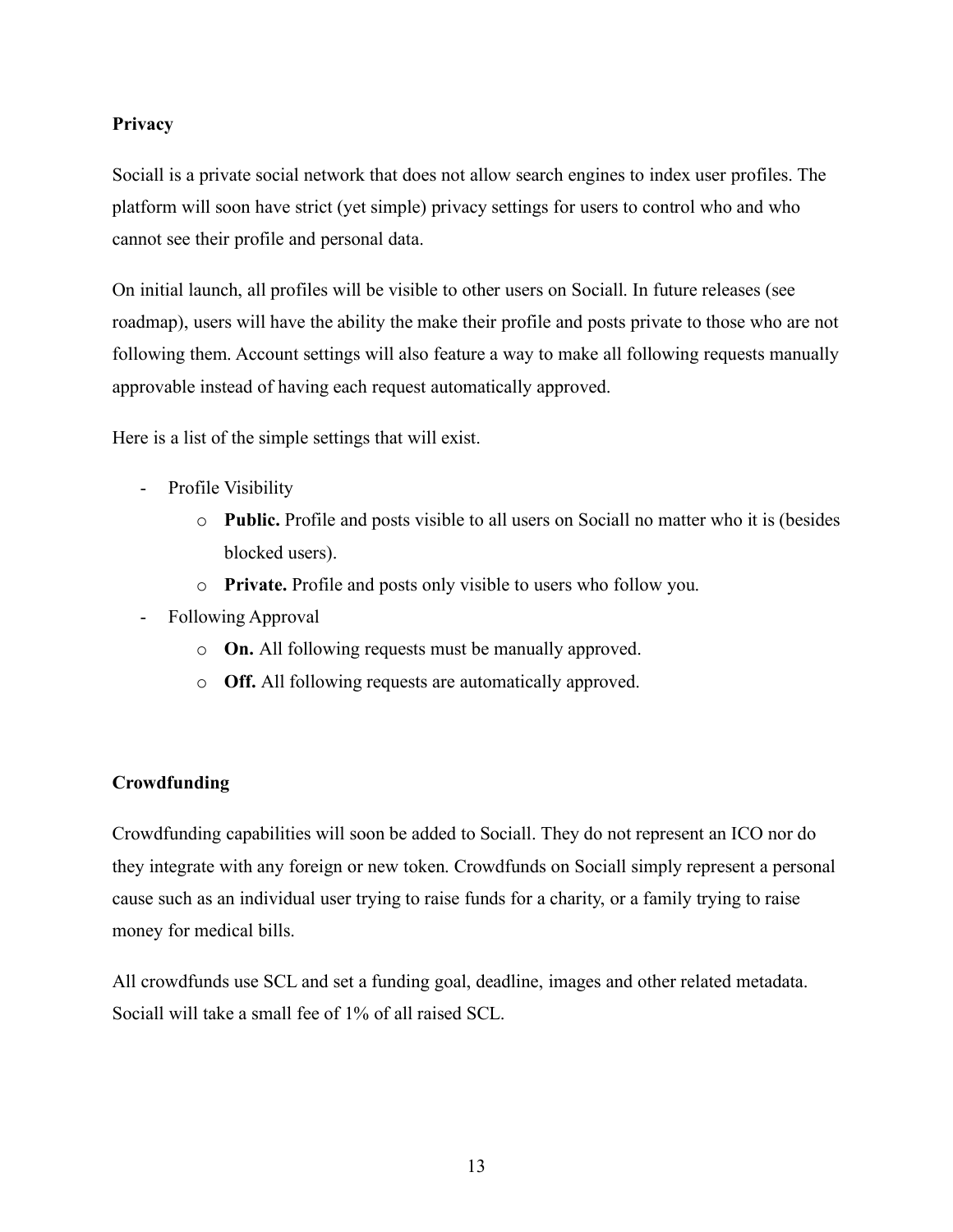## **Decentralisation & IPFS**

All data and multimedia uploads are stored within the encrypted decentralized storage solution that is built and maintained by Sociall. This system integrates with a hosted database that utilizes MongoDB sharding for further decentralisation of storage.

- 1. Image is sent from the client (website) up to server.
- 2. Image is renamed, encrypted and sent to the cloud for resizing and decryption keys are stored inside the decentralised database solution.
- 3. Micro-service picks up queued image, decrypts it, resizes to 3 different sizes (if possible), encrypts the content again and stores in a permanent store location. The image is resized to multiple different dimensions for different display scenarios on the website.
- 4. The encrypted images are stored in the cloud. Since they are encrypted, the cloud cannot access the raw data.
- 5. When the client (website) requests an image, the encrypted data is retrieved from the cloud, decrypted on Sociall's servers via the stored decryption keys, and delivered to the client.

The above is used as a temporary solution as it is not an ideal method for a blockchain based application. The team is already working on a solution that utilizes IPFS, a peer-to-peer hypermedia protocol.

IPFS is a true distributed protocol that allows us to further decentralise Sociall's storage solution. Sociall plans on moving multimedia uploads and data storage to IPFS by 2019. The below proposed flow is how this will be implemented successfully. The same flow will be used with data objects too, although they will be JSON documents instead of multimedia objects (images).

![](_page_13_Figure_9.jpeg)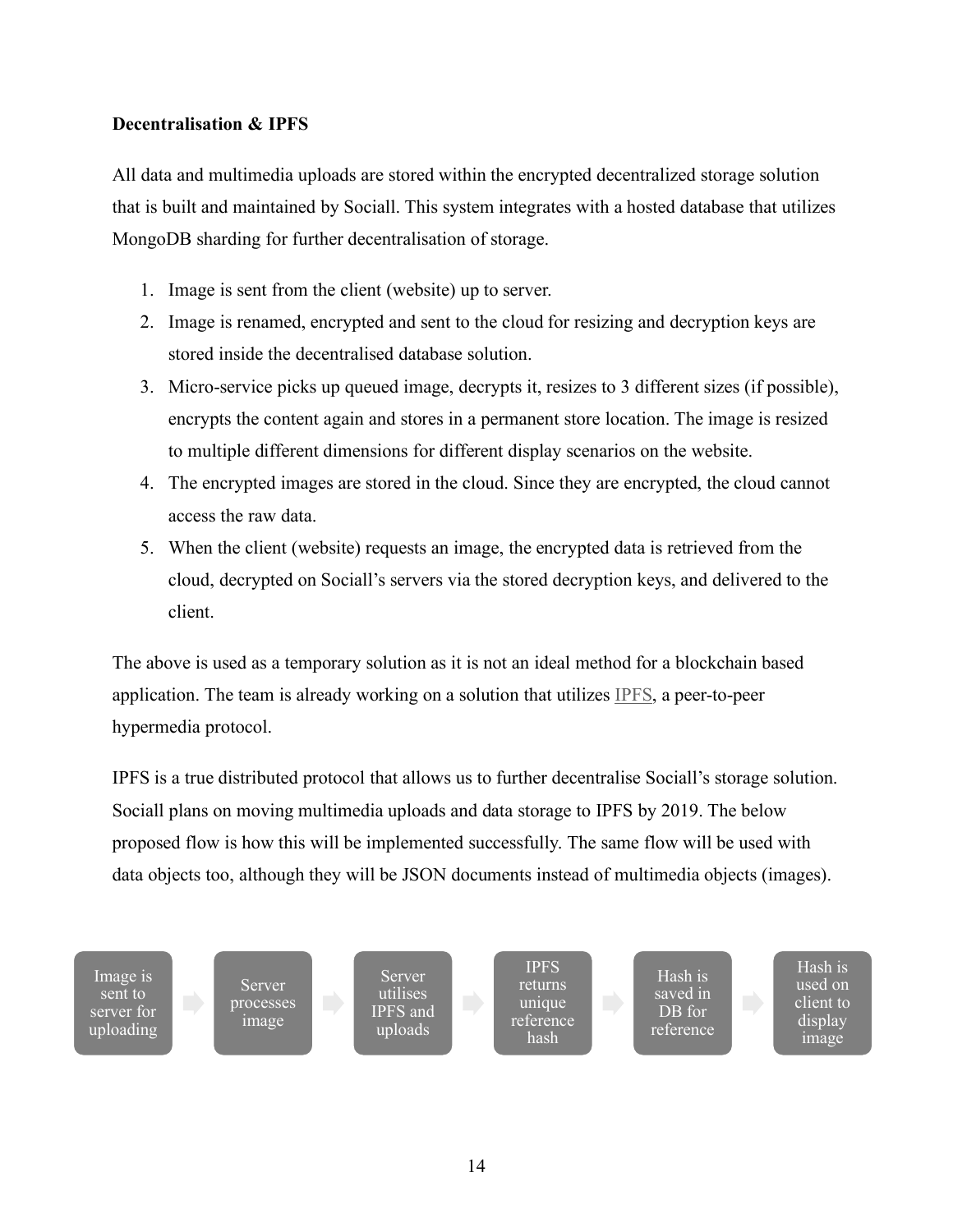# **Ad-Platform**

The ad-platform on Sociall will consist of a semi-automatic self-serving process. Any user with a Sociall account and a SCL balance above 0 can create and submit an ad campaign through the platform.

All submitted campaigns will manually be revived by Sociall support staff before going live on the network to ensure quality and compliance. As per all other functions on Sociall, this process will eventually be moved to a self-governing model where moderators on the platform can approve the ads.

All add fees will be paid in SCL and will be based on CPI (cost-per-impression). Basic metrics will be displayed to the ad creator in the "Ad Manager" section, such as number of impressions, performing interests, date/time of impressions and much more.

Ads on Sociall will sit within the news feed on different sections. Different areas will have different pricing depending on availability and visibility. New sections may be added in the future depending on planned features that are not within the roadmap.

Available sections include:

- Personal news feed
- Community section
- Right widget section (site-wide)
- Marketplace feed

All ads on Sociall will be formatted in a strict display manner. This means that ads will have a short title, description, link and display image. Display image dimensions will depend on the section that the ad is optimised for. Ads will be static, and no animations are allowed. This is to ensure that the platform abides to the styling guidelines with nothing looking out of the ordinary.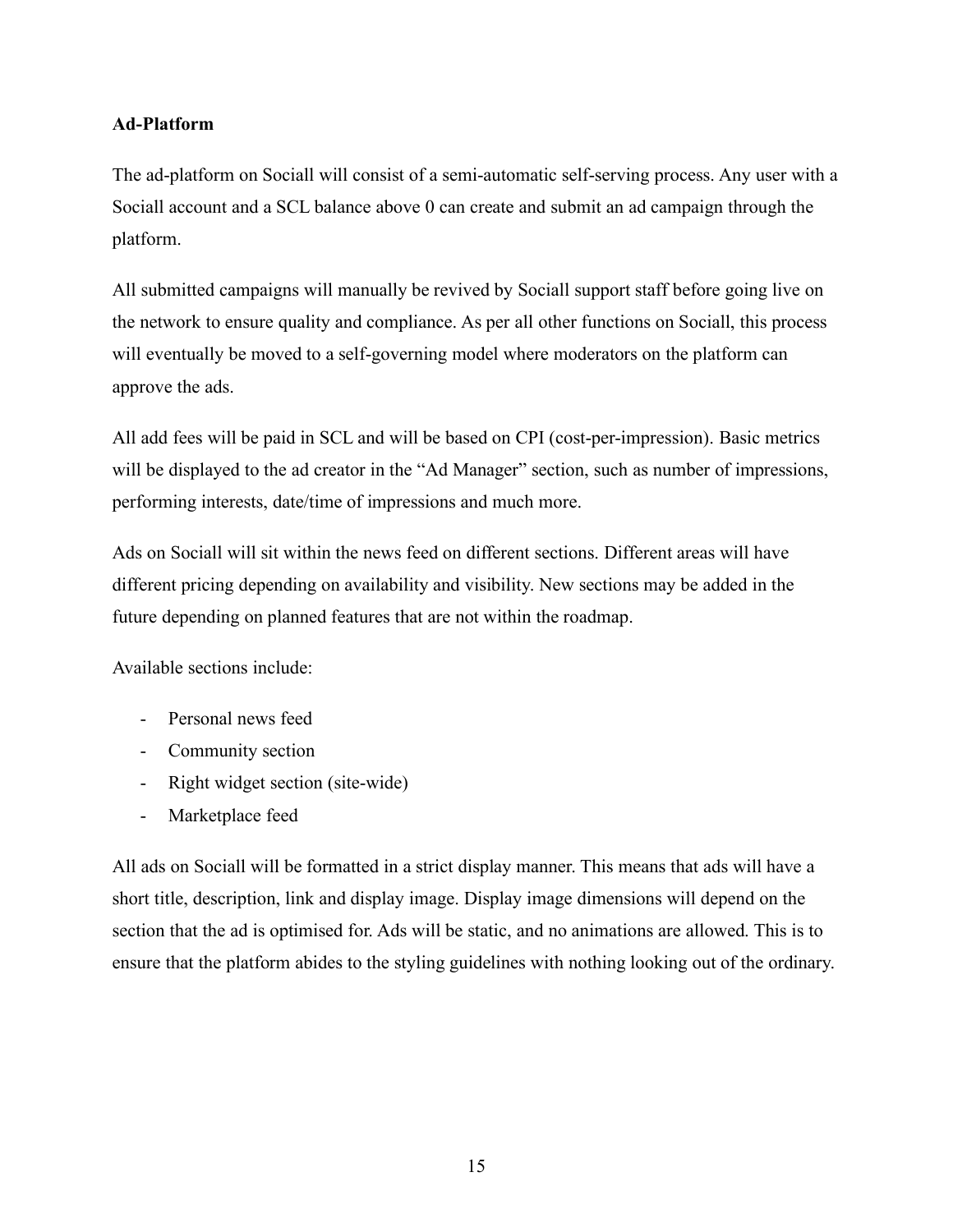## **Self-Governing**

Sociall is slowly moving the entire platform to self-governing. This means that users on Sociall will be able to assist with keeping the platform clean and safe by removing spam and offensive posts.

This "self-governing" feature will give the power back to the people instead of having all power sit with the owning entity.

For example, mainstream social networks often remove posts promoting free speech or a strong opinion regarding a certain topic. On Sociall, it's the appointed moderators (who are not staff, they are everyday people and users of Sociall) who decide if the post really requires deletion or not. It's giving the power back to the people and offering true decentralisation.

Example of the flow for an inappropriate post:

- 1. A particular post on Sociall is flagged by multiple users.
- 2. Post is displayed to moderators on Sociall for their decision.
- 3. 9/10 moderators deem post to be in violation of the sites terms.
- 4. Post is removed permanently from the database.
- 5. The 9 moderators are rewarded in SCL for their services.

Example of the flow for an accepted post on the platform:

- 1. A particular post on Sociall is flagged by multiple users.
- 2. Post is displayed to moderators on Sociall for their decision.
- 3. 9/10 moderators deem post to be within the terms and acceptable.
- 4. Post is then whitelisted and continues to be displayed.
- 5. The 9 moderators are rewarded in SCL for their services.

Users on Sociall are granted moderator privileges manually if they have a strong track record and do not break any rules on the platform. At first, Sociall support staff will reach out to users on the platform to see if they would like these privileges. Eventually, this role will be handed over to already existing moderators on Sociall to further enhance the self-governing aspect and decentralised experience on the platform.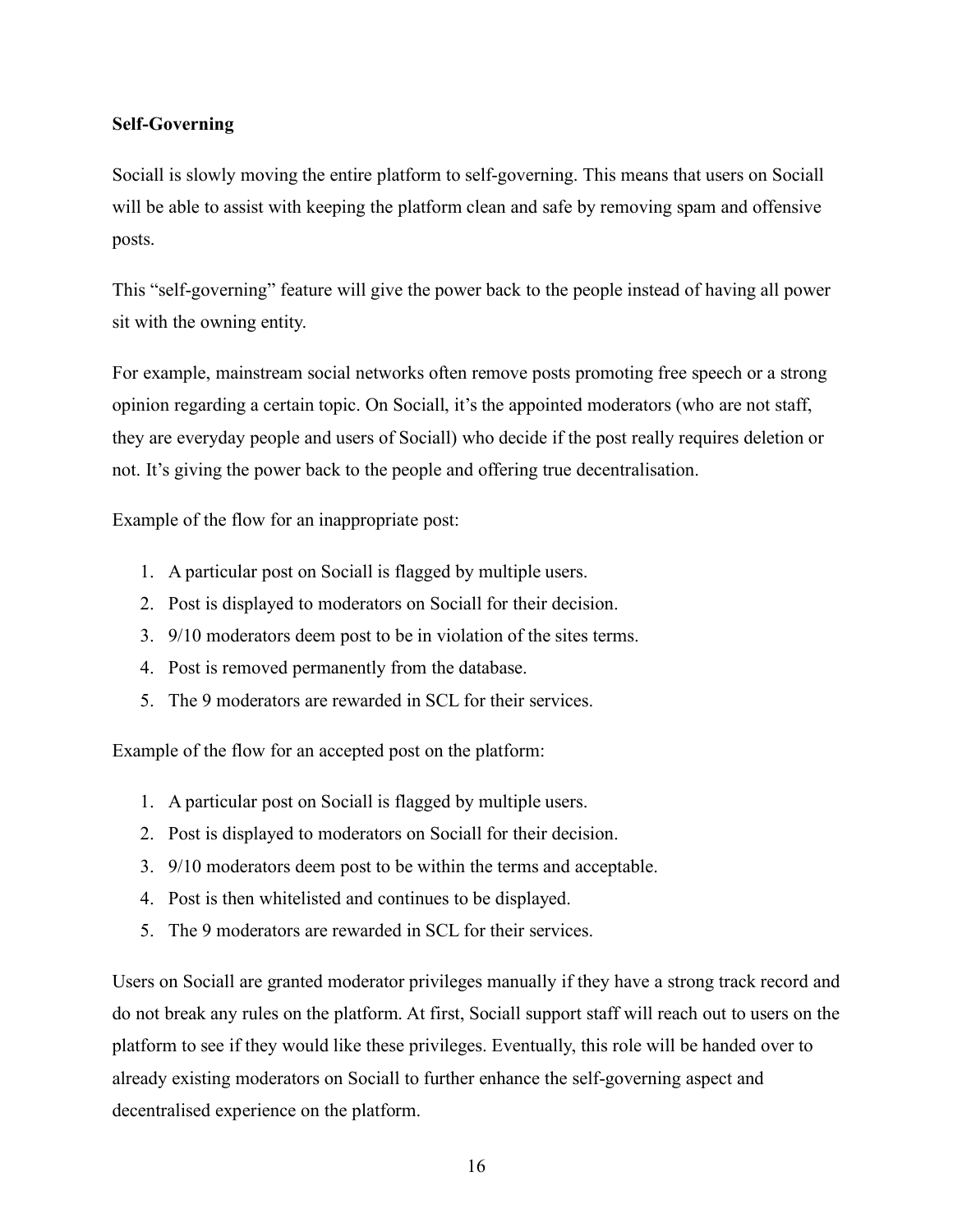# **Technology Stack**

# **Overview**

Sociall has five applications. All applications and services run as a consolidated group to ensure the speed and functionality. Each application is hosted individually to make sure that the application can continue to run even if a singular service goes down.

Here is the list of all five applications that Sociall is currently running.

- 1. Frontend application
- 2. API server
- 3. Authentication server
- 4. Image processing micro-service
- 5. WebSockets micro-service

# **Frontend Application**

The frontend application is developed with the most recent version of Angular. It is served via a simple NodeJS server running ExpressJS. It sits within a complex docker image on a Linux server. It utilises popular packages and frameworks such as NGRX and RXJS. The frontend uses OpenID standards for authentication and communication with the Authentication server.

# **API Server**

The Sociall API server runs on the most recent version of .NET Core. It delivers all information from the database to the frontend application in a readable manner. It is a RESTful API service, meaning that it's based on representational state transfer technology. It also communicates with all services within the Sociall ecosystem, such as the image processing micro-service and the identity server.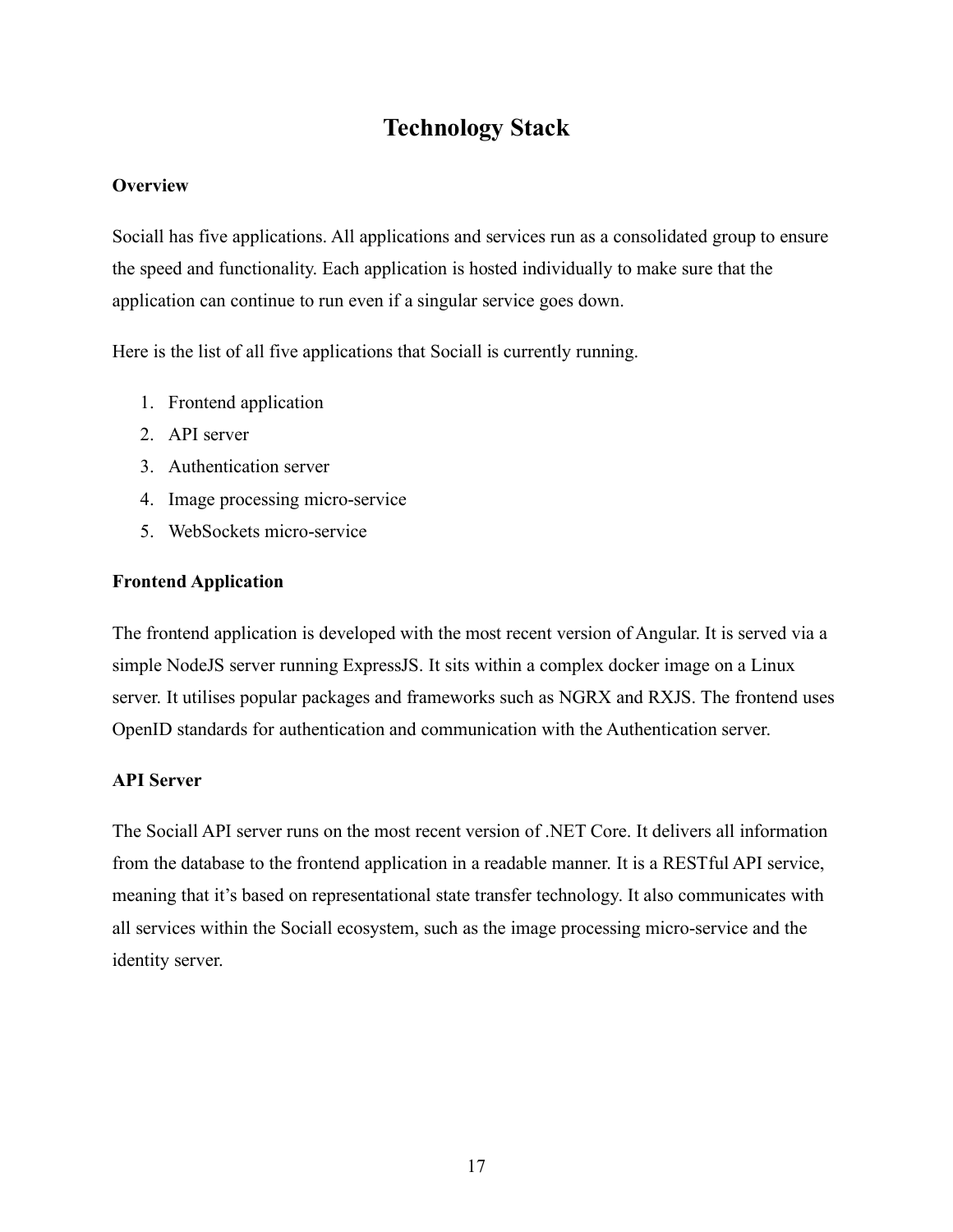#### **Authentication Server**

The authentication server runs on the open-source IdentityServer. It has been slightly modified to use the most recent version of .NET Core and to adapt to the MongoDB decentralised solution. The authentication server is API compatible and must be for use within the frontend project. The server issues refreshable JWTs (JSON Web Tokens) to the client for it to communicate with the API server. The API server then checks the JWT against the authentication server to verify its identity.

### **Image Processing Micro-Service**

A micro-service is used to process all image uploads. This is required to compress and resize the image to multiple different dimensions for different screensizes and placements within the application. This is run as a separately hosted micro-service to ensure that it does not affect any other areas of the application, since image compression equals high CPU usage. This service is written in the most recent version of .NET Core.

### **WebSockets Micro-Service**

WebSockets is a protocol for full-duplex communication via the HTTP protocol. This grants an always-open connection between the server and the client. It allows a real-time connection for Sociall's instant messaging functionality. Sockets is a more advanced solution than traditional API polling due to its constant server connection and lower bandwidth usage that leads to realtime client-side updates. Messages are sent to the API server for storing within the database and at the same time synced to the sockets micro-service so that the client experiences a real-time conversation. The sockets micro-service is built with .Net Core and utilises the open-source SignalR library.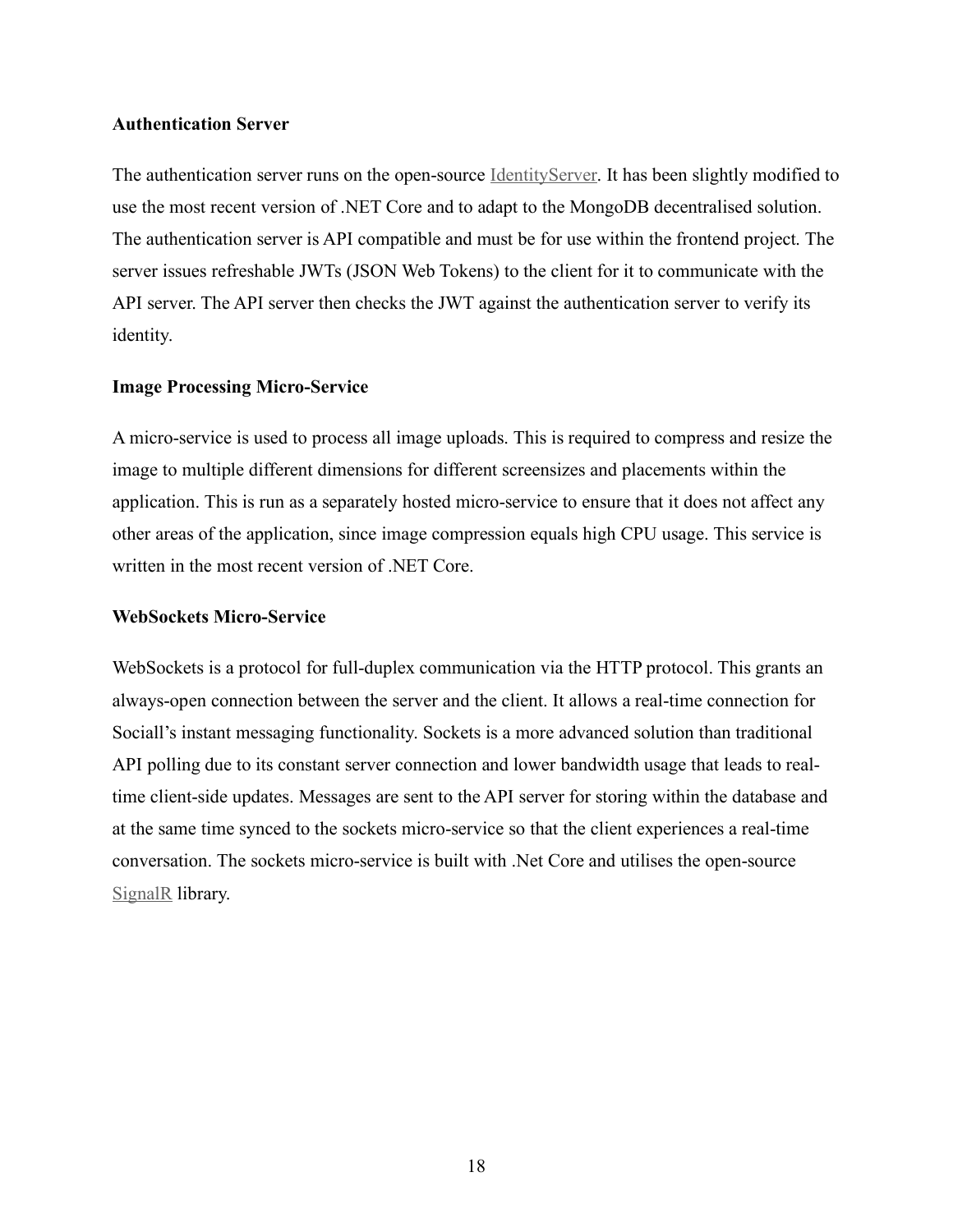# **Open-Source**

A majority of Sociall's projects will be moved to open-source just after mid 2018. This includes the API server, frontend project, and all micro-services (see Technology Stack section).

The project may eventually open some repositories up to pull-requests, although this is yet to be confirmed. Outside developers will be able to contribute to the development of Sociall by creating pull-requests on the public repos. If the Sociall development team reviews the request to be of benefit to the platform, then it will be approved. These participants will not be awarded in SCL, but instead be mentioned in the credits section on Sociall.

The identity authentication server may be partially open-sourced in the future, although it has been advised against by the project's security firm.

Open-sourcing a majority of Sociall's systems displays transparency to the community.

### **Bounties**

The public will be encouraged to run tests on the project's available code to find flaws in the security, design and all other aspects. This opens to door to freelance security experts, developers, designers and other whitehat IT experts to audit code and report issues to the lead developers.

Bounties will be offered to finds that the support team deems as an error or bug. All finds will be assessed manually and individually, and the payout will depend on the severity of the issue. All finds will be paid in SCL to a user's account wallet on Sociall. These members may also get their names mentioned in the credits section on the platform.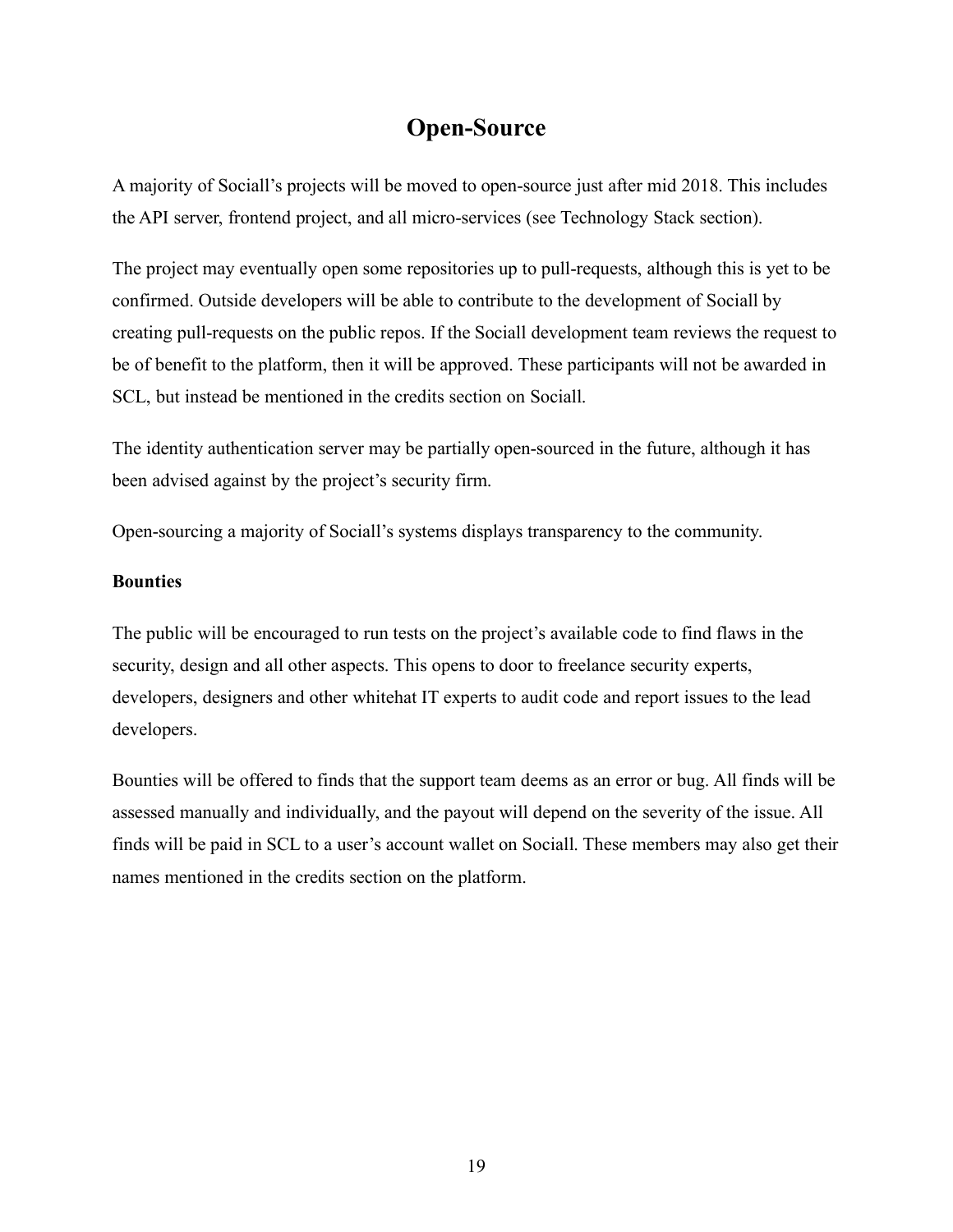# **Security**

Of course, the most important aspect of any social networking platform is the security of its data and authentication process. This is why Sociall is using a reputable open-source project called IdentityServer to handle all authentication of the application.

Sociall is using a reputable third-party security firm to run audits, penetration testing, and much more over all servers and applications that will be developed. This ensures that there are no security vulnerabilities within Sociall's code or development flows. A public report for this will be available after the audits are complete.

Sociall has five applications (as per the Technology Stack section). All five will be tested to ensure that the application is secure with no vulnerabilities. New audits and tests will be conducted each time a new function is pushed live to the platform.

DCORP is developing and auditing the smart-contract wallet. Hosho Group will complete the final audit of the code and smart contract structure before pushing it live to the blockchain. Since all wallets exist within a smart contract on the blockchain, Sociall does not store any private keys or passwords in the database. This makes hacking account wallets virtually impossible if the user enters a sophisticated password. Sociall will enforce strict password criteria when the user sets up their wallet for the first time.

All code audit reports will be publicly accessible via the project's GitHub profile.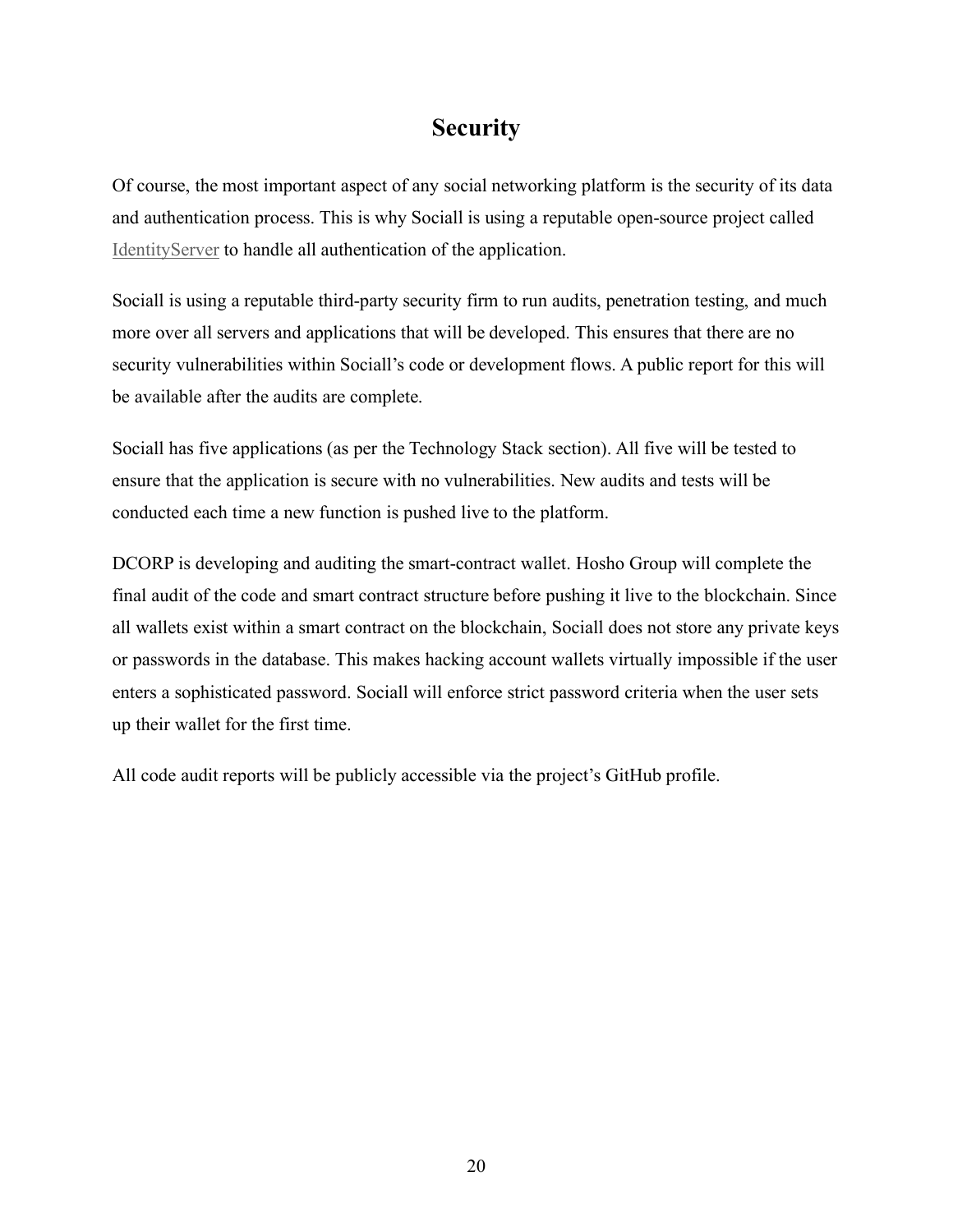# **SCL**

# **Details**

The platform utilises its own easy-to-use cryptocurrency, called SCL. It is used to pay for all goods and services rather than traditional money. Think of SCL as the native currency of the platform instead of using multiple different currencies that usually come with conversion fees.

SCL is an ERC20 based token on the Ethereum blockchain.

| Name                 | Sociall                                      |
|----------------------|----------------------------------------------|
| Code                 | <b>SCL</b>                                   |
| Address              | 0xd7631787b4dcc87b1254cfd1e5ce48e96823dee8   |
| Total supply         | 16,714,019.66                                |
| Circulating supply   | 16,714,019.66                                |
| <b>Emission</b> rate | No new coins will ever be created            |
| Role of token        | Buy goods, services and ad spaces on Sociall |

Due to the strict nature of smart contracts and project set up, no more SCL can ever be minted.

The circulating supply may slightly differ from the total supply for many reasons such as lost tokens, locked accounts, lost private keys, and much more. This number cannot be effectively determined, hence why the circulating supply has been listed the same as the total supply.

SCL can be stored in any ERC20 compatible wallet.

# **Source Code**

The source code for SCL can be found on Etherscan. It is a compliant ERC20 contract and was developed by Frank Bonnet.

https://etherscan.io/address/0xd7631787b4dcc87b1254cfd1e5ce48e96823dee8#code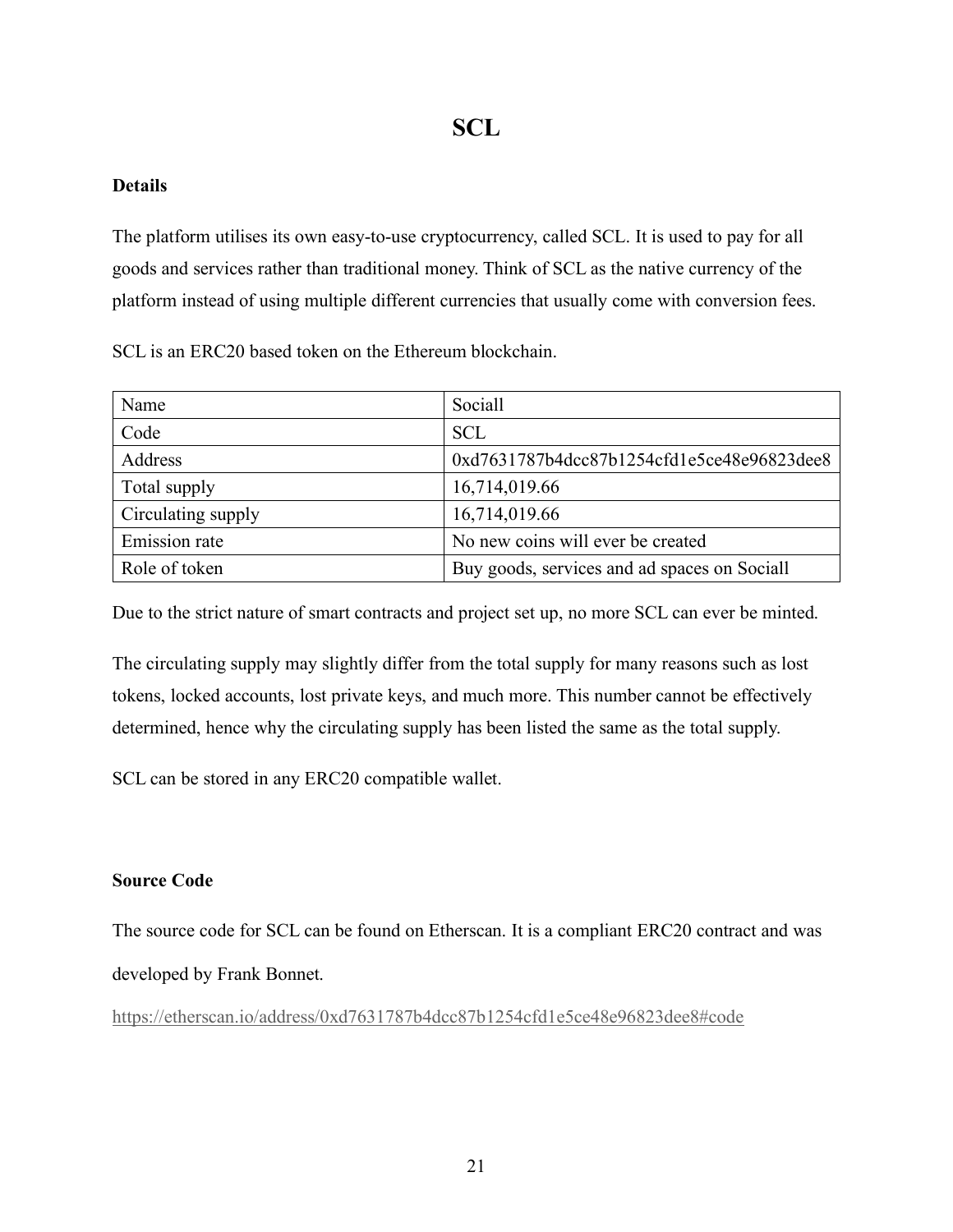## **Exchanges**

Having SCL listed on multiple exchanges is important for the liquidity and volume of the token. The Sociall support team is constantly reaching out to large reputable exchanges and upcoming exchanges to have SCL listed there.

The team hopes that once Sociall is out of beta and in to a public release that exchanges will see potential in both the token and project.

SCL is currently publicly tradeable on the following exchanges.

**HitBTC** - https://hitbtc.com/exchange/SCL-to-BTC

**Bancor** - https://www.bancor.network/communities/5aead51570a04eaf69e59a88/currency

**Cryptopia** - https://www.cryptopia.co.nz/Exchange/?market=SCL\_BTC

**YoBit** - https://yobit.net/en/trade/SCL/BTC

**CoinExchange.io** - https://www.coinexchange.io/market/SCL/BTC

**Mercatox** - https://mercatox.com/exchange/SCL/BTC

**EtherDelta** - https://etherdelta.com/#SCL-ETH

**IDEX** - https://idex.market/eth/scl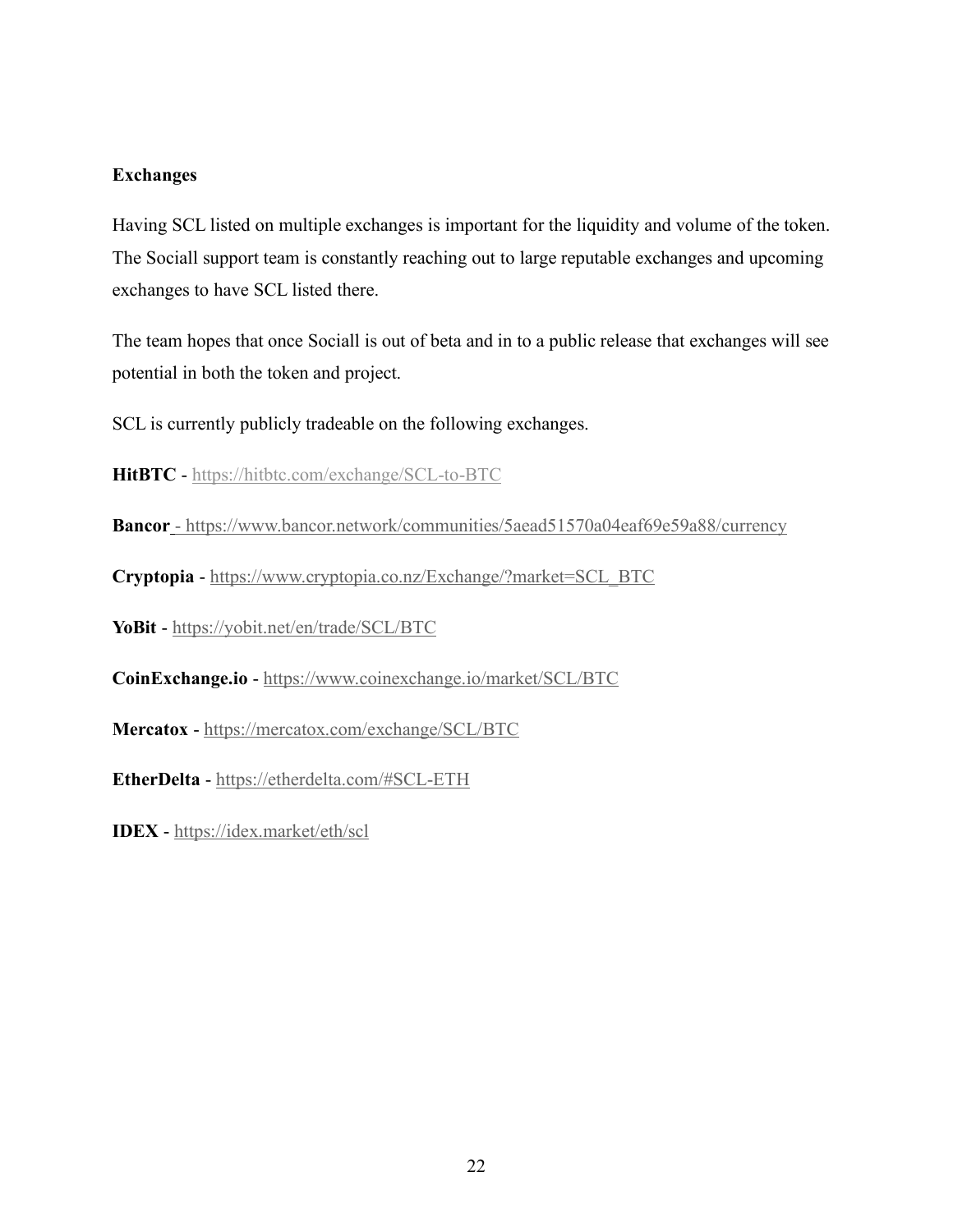# **Roadmap**

Below is the projects roadmap over the next year and a half. All dates and scope are subject to change. Many variables can affect the dates specified such as revenue, priority, team resources and size, and much more.

## **March 2018**

V2.0b initial closed beta launch. Invite only access to the platform. More invites sent out frequently as the platform becomes more stable and bug-free.

## **May 2018**

Further testing and bug fixing of the closed beta. More invites sent out to the public each week. Security audit to be completed on all code and the authentication flow to remove any found vulnerabilities.

## **June 2018**

V2.0 release. Adding the Community section. Further bug fixes, code cleanup, enhancements, platform optimisations, unit tests. Expanding the development team. Taking the frontend code repository open-source. Post sharing capabilities.

# **July 2018**

V2.1 release. Adding the Events and Groups sections for public and private use. Adding better profile privacy settings. Account deleting from settings. Taking all backend code repositories open-source.

### **August 2018**

V2.2 release. Decentralised wallet integration. Users can store/receive/send SCL securely. Starting a security audit on the wallet section before shipping the feature live. Facebook migration tool. Adding optional 2FA.

### **September 2018**

V2.3 release. Adding the marketplace to Sociall where users can create product posts and make purchases. Send SCL user-to-user via instant message.

23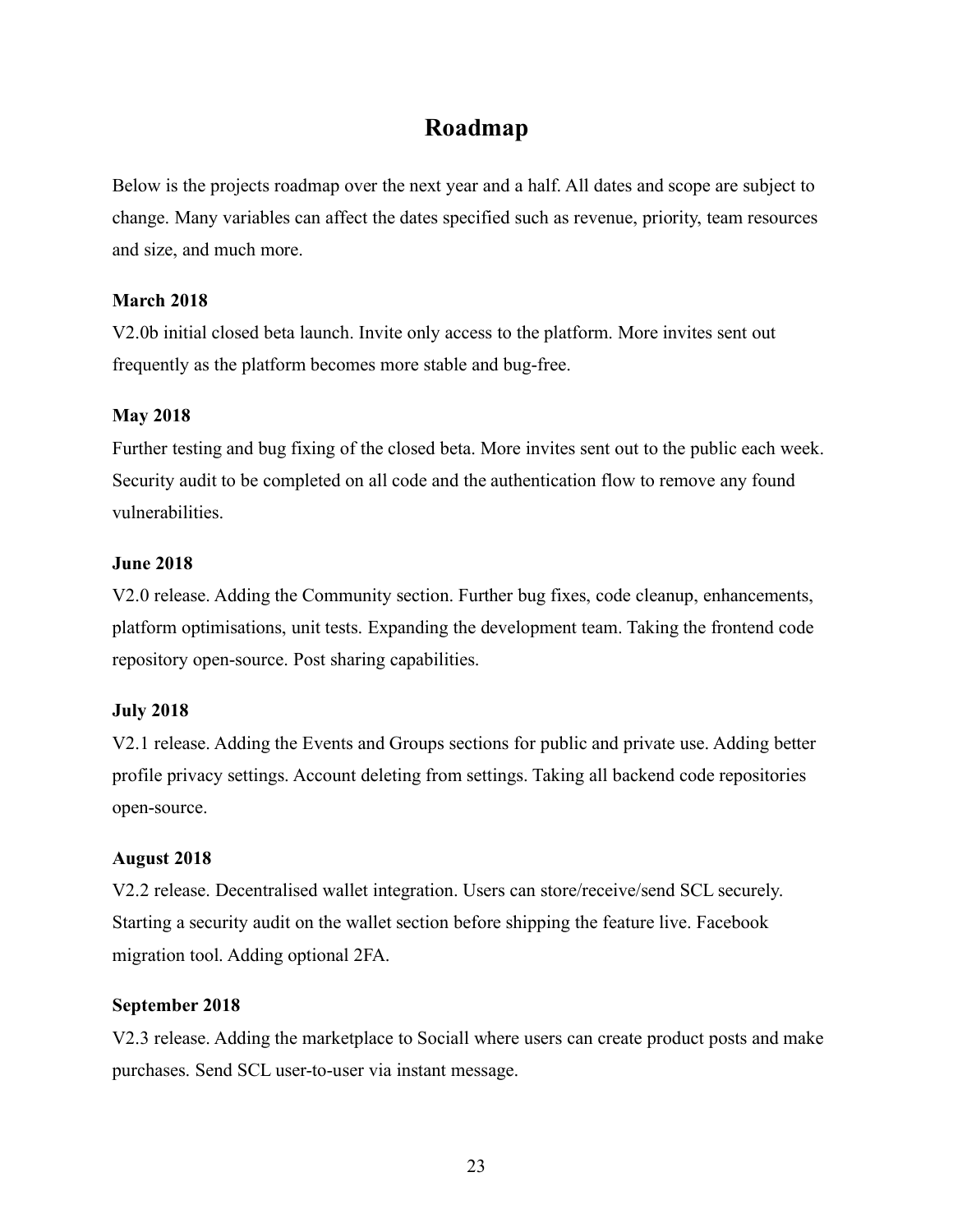## **October 2018**

V2.4 release. Allowing SCL wallet top-ups with fiat. Adding more micro-features app-wide. Preparing the application for Multilingual and self-governing.

### **November 2018**

V2.5 release. Multilingual capabilities. Concentrating mainly on English, Spanish, Japanese, Chinese, Korean and Hindi on first release, with many more to come. First release of selfgoverning capabilities.

#### **December 2018**

V2.6 release. Adding poll posts. Planning IPFS migration.

### **January 2019**

V2.7 release. Crowdfunding capabilities and posts to raise SCL for a specific goal or purpose.

## **March 2019**

V3 release. Release of iOS and Android applications. Migrating all data and multimedia to IPFS.

### **April 2019**

V3.1 release. Further language support. Business/Company/Organisation pages.

### **May 2019**

V3.2 release. End-to-end message encryption for secret chats user-to-user.

### **June 2019**

V3.3 release. Open API for third party single-sign-on (SSO) capabilities and integrations for foreign websites and applications.

### **Beyond**

There are many more features that the team has planned for the project. Sociall listens to the voice of the community and would like to hear your thoughts on future integrations, additions, features, third party partnerships, and more. Please reach out to us at  $\inf_{\Omega}(\partial s)$  if you would like to support and feature of idea for the project.